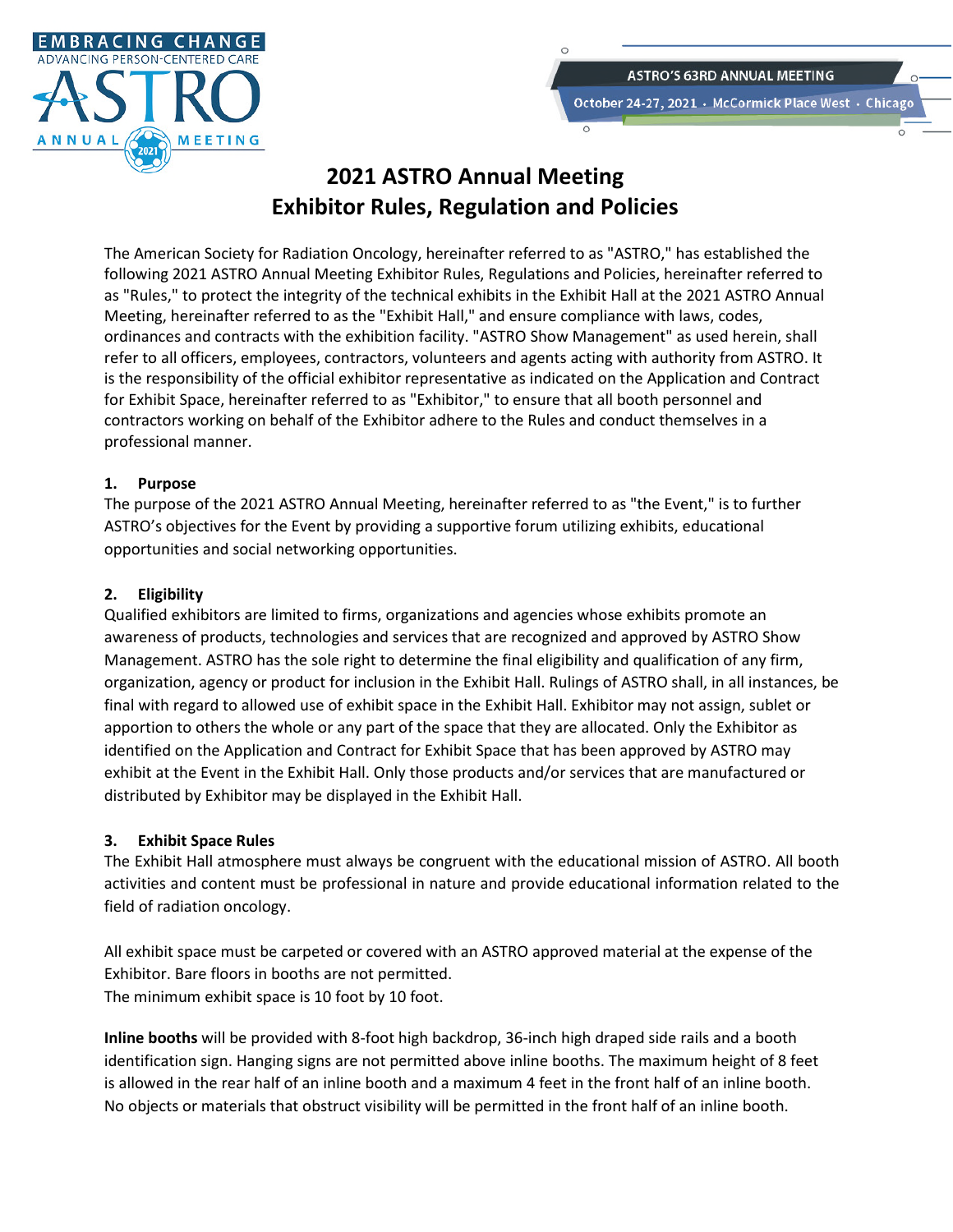**Corner booths** are inline booths which are open at one end with intersecting aisles on two sides. All other guidelines for inline booths apply.

**Island booths** are exposed to aisles on all four sides. An island booth is typically 400 square feet (20 foot by 20 foot) or larger, although an island booth may be configured differently. Exhibitors who wish to construct an island booth are required to submit a rendering of the booth with elevation plans and all necessary measurements clearly indicated, as well as any hanging signage, truss/lighting, suspended product, etc., for ASTRO Show Management's final approval, by the submission date as stated in the Exhibitor Resource Center.

Island booths must be constructed to allow access on all four sides. Solid walls cannot span more than 30 percent of the booth dimensions from front to back and side to side. Island booths must provide clear sight lines so that the surrounding area can be viewed around and through the booth and that neighboring booths are not obstructed. *Please note that opaque and/or frosted walls are not considered see-through*.

All kiosks, podium, help desks, etc. must be set back 2 feet into the booth from the aisles to allow attendees to view booth items within the confines of the booth. Any theater presentation or demonstration areas should be set back a minimum of 5 feet from the booth edge and allow adequate room for seating or standing without obstructing any aisles.

Island booths may not exceed 24 feet in height from the floor to the top of any structure or from floor to top of any signage unless approved in writing in advance by ASTRO Show Management. Any structure or signage exceeding the 24 feet height rule will be adjusted by ASTRO Show Management to conform with this regulation at the expense of the Exhibitor. Towers and other components over 16 feet in height will be engineered appropriate to their use and constructed from drawings bearing the stamp of a reviewing structural engineer. Covered or roofed areas must conform to local fire regulations. Exhibitor is responsible for any costs related to this requirement. Contact ASTRO Show Management for more information about these regulations.

Island booths may use special lighting. All lighting must be directly over or in the Exhibitor's booth and must not affect the aisle or other booths. Exhibit Hall overhead lighting may be adjusted with advance written permission of ASTRO Show Management and must not affect aisles or other booths in any manner. The Exhibitor is responsible for any and all costs related to this request.

### *\*Exceptions will be made on a case-by-case basis due to federal regulations.*

**Raised floors** must be non-hazardous and wheelchair accessible. Edges of raised floors must be ramped or guarded sufficiently to prevent people from tripping or falling at transition.

**Bare floors in booths are not permitted**. All exhibit floor spaces must be completely carpeted or covered with an approved material. If an Exhibitor's floor space is not covered by 2:00 p.m. on the day prior to the Exhibit Hall opening, ASTRO Show Management will arrange for the Official Service Contractor to install carpet at the Exhibitor's expense.

**Unfinished sides/back of booth is not permitted**. Electrical cords, rear sides of audio visual equipment and other aspects of the exhibit not intended for public view must be concealed or displayed so as not to distract from neighboring exhibits. Any portion of exhibit with visible unfinished sides or back exposed must be draped off at the Exhibitor's expense.

**Multi-level booths or booths with ceilings** must follow the same rules as an island booth and must have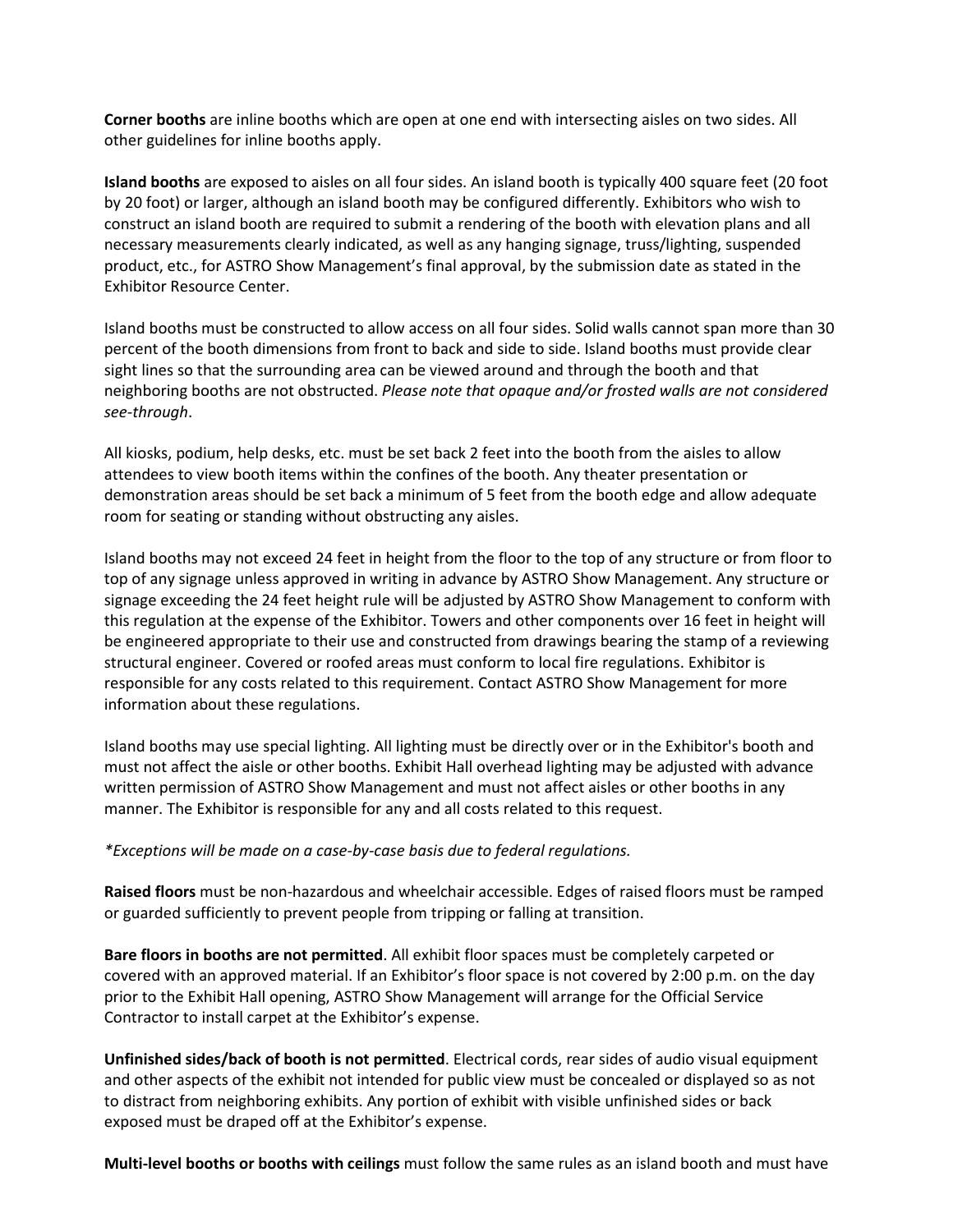a booth rendering with a stamp of a qualified structural engineer attesting to its construction standards. Any company constructing a two-story booth must comply with McCormick Place guidelines. Contact ASTRO Show Management for detailed instructions.

All island booths must complete and submit booth renderings including elevations for ASTRO Show Management approval. Booth renderings must be submitted in a digital format (i.e., PDF or JPEG file) via the online booth rendering submission process in the Exhibitor Resource Center.

### **Hanging Signs**

Hanging signs will only be permitted for island booths that are 20 foot by 20 foot or larger. Hanging signs may not block the visibility of ASTRO signs or other booths. Hanging digital signs are permitted provided that the images are static in nature and do not flash or move.

The top of an Exhibitor's booth sign may not extend more than 24 feet from the floor to the top of the sign. Hanging signs also require a minimum clearance of 16 feet from the bottom of the sign to the Exhibit Hall floor. Therefore, the bottom of any hanging sign cannot be hung lower than 16 feet. Hanging signs must be hung directly over the island booth and not in the aisles.

All hanging signs must be approved in advance by ASTRO Show Management by the date stated in the Exhibitor Resource Center. All hanging signs must be shipped in advance to the advance warehouse. Signs not received at the advance warehouse will not be installed.

All exhibitors who plan to hang a sign are required to submit detailed floor plans with placement measurements to ASTRO Show Management for approval by the date stated in the Exhibitor Service Resource Center.

Hanging sign renderings must be submitted in a digital format (i.e., PDF or JPEG file) via the rigging rendering submission process in the Exhibitor Resource Center. Hanging signs weighing 500 lbs. or more must have drawings reviewed, signed and stamped by a licensed structural engineer to certify structural integrity and safety.

### **Lighting**

Lighting truss may hang at the edge of an island booth. Lighting truss may not hang higher than 24 feet. Lighting must be directly over or in the Exhibitor's booth and cannot affect other Exhibitors or aisles.

The Exhibit Hall lighting may be dimmed or backed out to accommodate exhibitors' lighting requirements at the discretion of ASTRO Show Management. ASTRO Show Management will not approve backing out overhead lights which may affect aisles or another Exhibitor's space. The Exhibitor is responsible for all costs associated with this request. Requests may be made on-site at the Exhibitor Service Desk.

### **4. Local Laws and Regulations**

Exhibitors must comply with all applicable laws and regulations, including rules of the McCormick Place. Exhibitors must follow government guidelines under the Americans with Disabilities Act of 1990 when providing access to exhibit space in the Exhibit Hall. The Exhibitor must strictly observe all applicable fire and safety laws and regulations. All electrical wiring and equipment installed must comply with the facility/local electrical code and fire department regulations.

Any part of a display, tower, or otherwise must maintain a minimum of five to one ratio of height to base of said structure and may also require a safety tie off (restraint) from above (seismic safety cables.)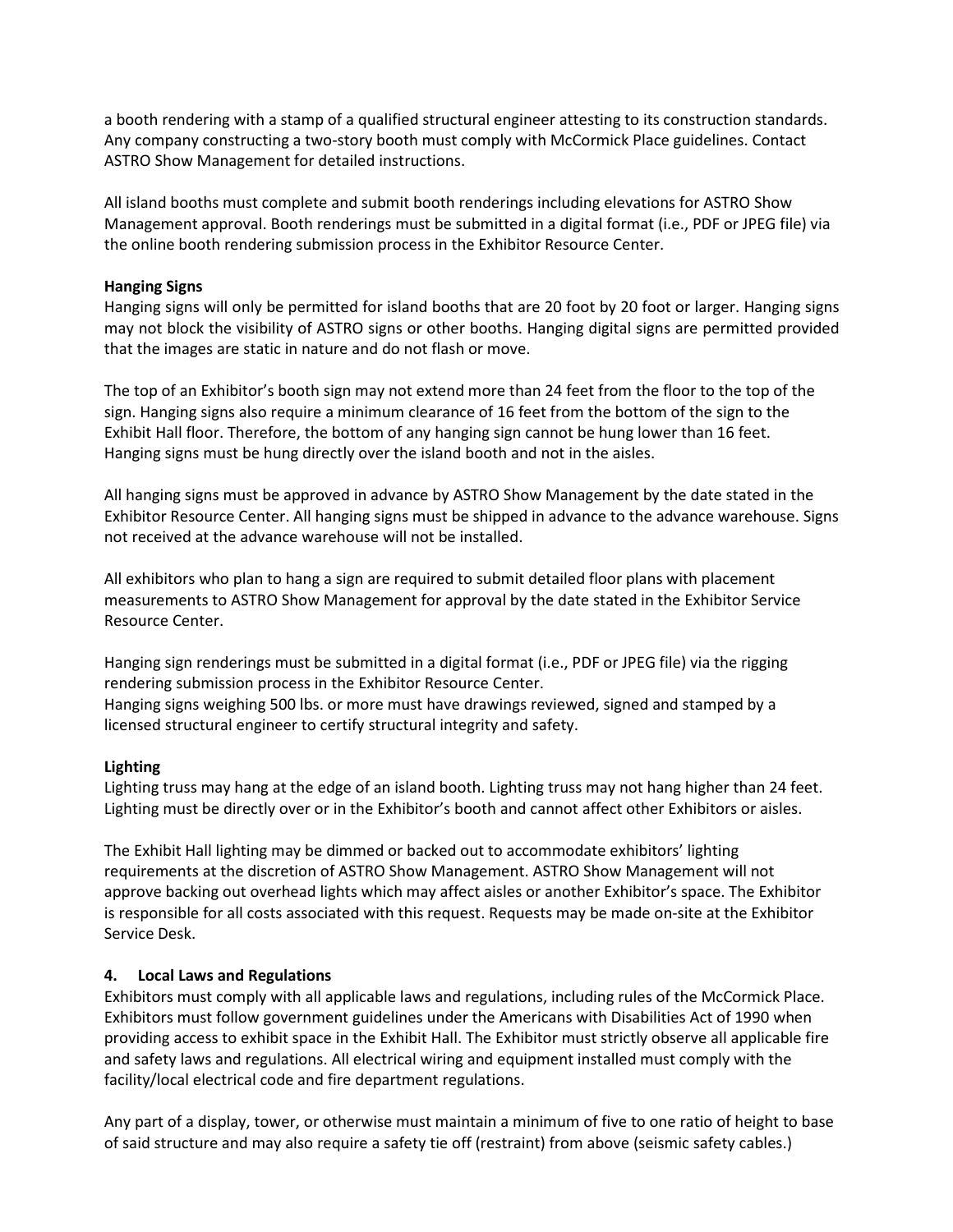# **5. Height and Non-Blocking Display Regulations**

All exhibit display construction designs must conform to the regulations set forth under Section 3, Exhibit Space Rules. Details as to what is allowed for each Exhibitor's booth so as to enable maximum use of the exhibit space without any detrimental effect on neighboring Exhibitors or the Exhibit Hall as a whole is solely determined by ASTRO. ASTRO shall have full authority for approval or arrangement and appearance of items displayed.

ASTRO, may, at its discretion, require replacement, rearrangement or redecoration of any item or any Exhibitor booth, and no liability shall attach to ASTRO for the costs that may evolve upon Exhibitor thereby.

Exhibitors with special backgrounds or side dividers must make certain that such material is furnished and placed in such a manner as to not be unsightly to Exhibitors in neighboring booths. If such surfaces remain unfinished at the published end of the setup time of the Exhibit Hall, ASTRO Show Management shall authorize the Official Service Contractor to make the necessary finish adjustments and the Exhibitor must pay all charges involved thereby.

### **6. Electrical Safety**

All wiring on booths or display fixtures within an Exhibitor's booth must meet underwriters' rules and standard fire department inspection applicable under all appropriate state, county, city and McCormick Place electrical and fire codes and regulations. This applies to booth construction only and not to pre-wired radio and electronic equipment.

### **7. Use of Space**

Displays and product/service demonstrations are limited to the confines of the Exhibitor's own booth, as is the distribution of appropriate literature or other approved items. Please review Sections 27, 28, 29, 31, 33, 38 and 39 entirely for additional guidelines on promotional activities and distribution of printed materials. Violation may result in expulsion from the Exhibit Hall, loss of all priority points earned in 2021 and Exhibitor may be prohibited from participating in future ASTRO events.

Presentations in booths by models and/or demonstrators must be consistent with the professional atmosphere of the Event. Please refer to Section 37 of the Rules for additional guidelines.

# **8. Product/Service Display**

Any medical device, pharmaceutical or other type of medical product exhibited must comply with all applicable U.S. Food and Drug Administration (FDA) laws, guidelines and regulations; Council for Medical Specialty Societies (CMSS) Code for Interactions with Companies; American Medical Association (AMA) Ethical Opinion on Gifts to Physicians; Advanced Medical Technology Association (AdvaMed) Code of Ethics on Interactions with Health Care Professionals and PhRMA Code on Interactions with Healthcare Professionals.

### **9. On-site Sales by Exhibitors**

Active selling or order-taking by the Exhibitor is NOT permitted at the Event with the exception of books and publications.

### **10. Removal of Exhibit Materials at Close of Event**

Exhibitors are not permitted to abandon exhibit and/or shipping materials (booth walls, carpet, furniture, skids, crates, etc. or biological materials) at the close of the Event. Exhibitors must make arrangements to remove booth walls, carpet, furniture, skids, crates, etc. before departure. This does not include small amounts of promotional materials or routine trash in trash cans and waste baskets or the materials rented from Official Service Contractor in the Exhibitor Resource Center.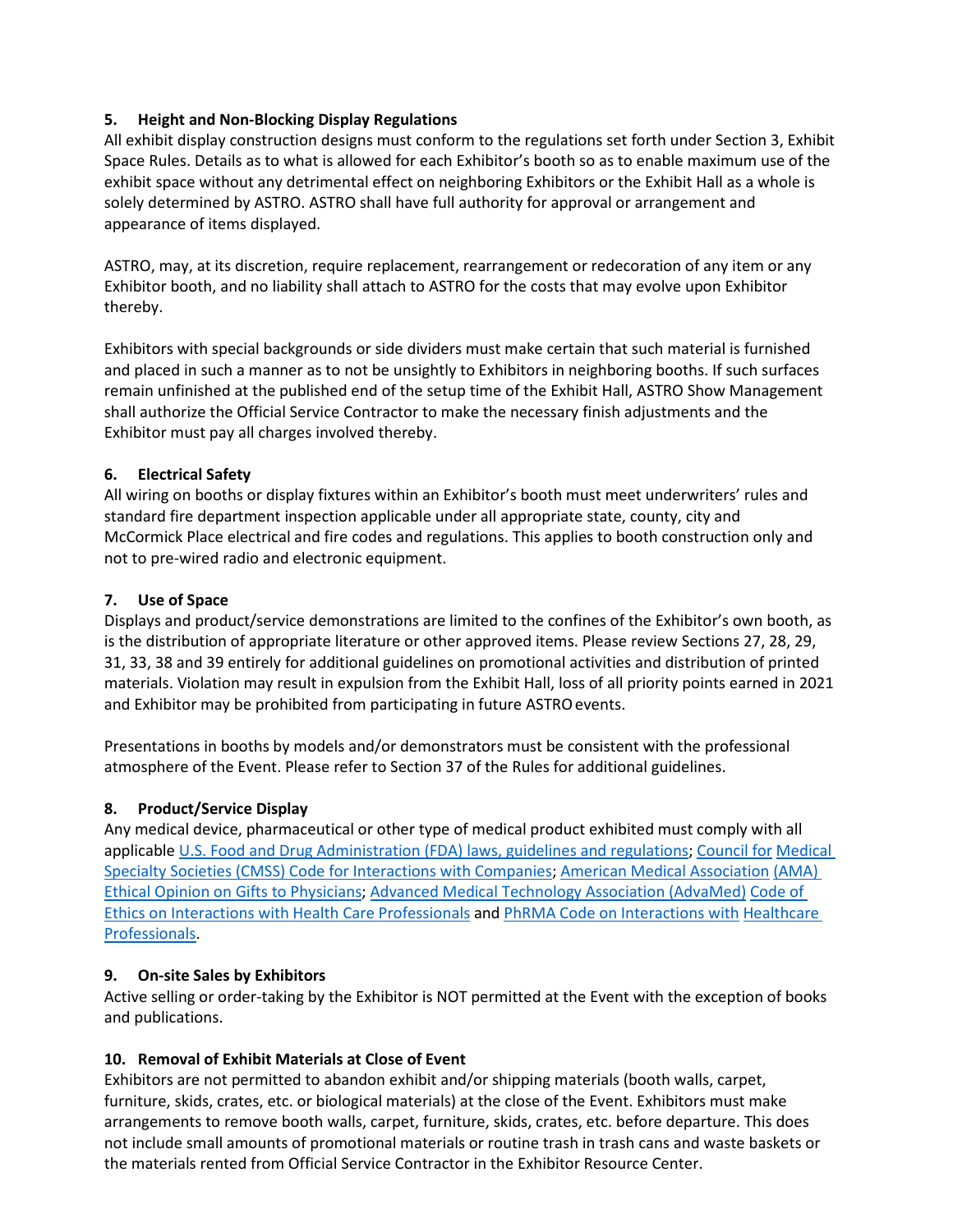Should an Exhibitor leave exhibit and/or shipping materials behind, Exhibitor may be prohibited from exhibiting at future ASTRO Meetings and Exhibitor will be billed for any and all costs associated with the removal of Exhibitor's materials from the McCormick Place.

### **11. Exhibitor Conduct**

Exhibitor is responsible for ensuring that all booth personnel and contractors working on behalf of the Exhibitor are aware of and adhere to the ASTRO Rules, the Application and Contract for Exhibit Space, and applicable law, and conduct themselves in a professional manner.

### **12. Location of Exhibit Program**

The Exhibit Hall of the 2021 ASTRO Annual Meeting will be located in Halls F1 and F2 of the West Building of the McCormick Place in Chicago.

### **13. 2021 Booth Assignment Process and Priority Points**

Priority is given to 2020 Virtual ASTRO Annual Meeting Exhibitors. All confirmed 2020 Exhibitors shall be given a scheduled time, according to priority point rank, to select booth space for the 2021 ASTRO Annual Meeting, this process hereinafter referred to as "Booth Assignments." On or about November 16, 2020, confirmed 2020 Exhibitors shall receive a specific appointment time to select exhibit space. 2020 ASTRO Ambassadors are invited to preselect exhibit space before all other confirmed 2020 exhibitors. Ambassador booth appointments shall be sent on or about November 2, 2020, and based on the Exhibitor's priority point rank.

Booth Assignments are based on a priority point system, with preference first being given to 2020 ASTRO Ambassadors. Priority points are used as a guideline for space each Exhibitor has requested and do not guarantee a specific booth location. Booth assignments will be made in priority point order. Points accrued August 1, 2019 – July 31, 2020, through Ambassadorship, Corporate membership, promotional marketing and advertising shall be counted towards Exhibitor's 2021 space selection. Annual Meeting priority points earned during this time period will be based on Exhibitor's 2020 exhibit activity.

If an Exhibitor exhibited at the 2020 ASTRO Annual Meeting, Exhibitor's priority points were sent to the exhibitor contact on record. Exhibitor shall have the opportunity to review the total priority points earned. Exhibitor shall be required to notify ASTRO Show Management of any discrepancies by October 30, 2020. If ASTRO Show Management was not alerted of any discrepancies by this deadline, it is understood that the Exhibitor's priority points total is correct and Exhibitor's booth space selection time shall be assigned accordingly. After this deadline, ASTRO shall be under no obligation to reschedule Exhibitor's appointment time and/or make adjustments to Exhibitor's priority points or booth location.

A deposit is not required at the time of Exhibitor's appointment. An invoice will be sent in December 2020, requiring a 50 percent deposit of total booth fee by January 20, 2021. If the deposit is not received by January 20, 2021, ASTRO reserves the right to release exhibit space being held for resale.

Exhibitors selecting space during Booth Assignments may cancel without penalty if written notification is received via email at exhibitcontracts@spargoinc.com on or before January 19, 2021. If notification is not received by this date, Exhibitor will be financially responsible for the booth space selected as per the terms of Section 18, Cancellation by Exhibitor.

### **14. Second Round Booth Assignments**

Companies that did not exhibit at the 2020 Virtual ASTRO Annual Meeting may participate in second round booth assignments. Second round booth assignments will begin in January 2021. In order to be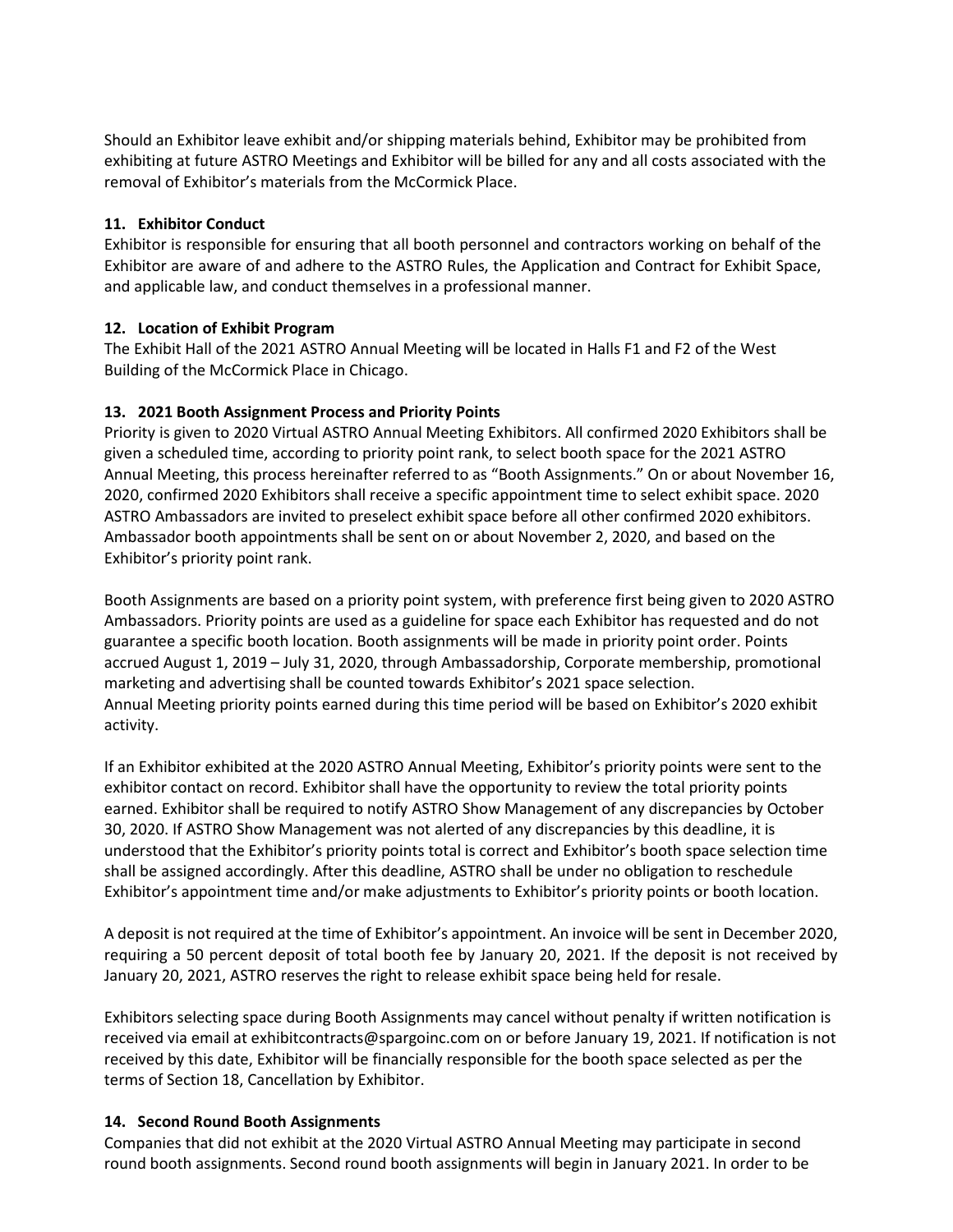considered for second round booth assignments, the Application and Contract for Exhibit Space and a 50 percent deposit of total booth fee must be submitted to ASTRO Show Management. If the Application and Contract for Exhibit Space is submitted after June 28, 2021, 100 percent of the total booth fee is due with the Application and Contract for Exhibit Space. Second round booth assignments are made on a firstcome, first-served basis.

# **15. Dates and Hours of Exhibit Installation, Exhibit Open, and Exhibit Dismantling**

Hours and dates for installing exhibits, exhibiting and dismantling exhibits shall be those specified by ASTRO. Exhibitors shall be liable for all storage, handling, removal, shipping and any other charges resulting from failure to remove exhibit material from the Exhibit Hall after the specified conclusion of the dismantling period set by ASTRO.

An Exhibitor shall NOT dismantle any part of its exhibit nor restrict any aisle access in any way before the official published beginning time of Exhibit Hall tear-down/dismantle. Any aisles labeled/marked as FREIGHT ONLY AISLES must remain clear and unobstructed at all times during move-in and move-out.

All exhibits must be fully operational and staffed during the official exhibit hours, as specified by ASTRO.

### **16. Subleasing of Exhibit Space**

An Exhibitor may not sublet assigned exhibit space, nor any part thereof, nor exhibit, offer for sale, or advertise articles not manufactured or sold by the Exhibitor "actually contracted for the exhibit space," except where said articles are necessary for proper demonstration or operation of the "contracted" Exhibitor's display. In such a case, any manufacturer identification on said article(s) shall be limited to the manufacturer's normal regular article nameplate.

# **17. Occupancy Default**

Any Exhibitor failing to occupy its contracted exhibit space shall not be relieved of the obligation of paying the full rental charge of said exhibit space. If said exhibit space is not occupied by the time set by ASTRO for completion of the installation of the displays, said exhibit space shall be taken by ASTRO, and reallocated or reassigned to another company for any such purpose or use as ASTRO may see fit, with no release of any contractual financial obligation to originally contracted Exhibitor.

### **18. Cancellation or Change of Exhibit Program, Dates or Venue**

In the event that circumstances beyond the reasonable control of ASTRO or its agents: (i) cause the premises in which the Exhibit Hall or the Event is to be conducted to become unfit for occupancy or substantially interfered with, or (ii) make it inadvisable to hold the Exhibit Hall or the Event, the Event and/or Exhibit Hall may be canceled or moved to another appropriate location, at the sole discretion of ASTRO. ASTRO shall not be responsible for delays, damage, loss, increased costs, or other unfavorable conditions arising by virtue of cause or causes not reasonably within the control of ASTRO. Causes for such action beyond the control of ASTRO shall include, but are not limited to: fire, casualty, flood, epidemic, earthquake, explosion, accident, blockage, embargo, inclement weather, governmental restraints, act of a public enemy, riot or civil disturbance, impairment or lack of adequate transportation, inability to secure sufficient labor, technical or other personnel, labor union disputes, loss of lease or other termination by the McCormick Place, municipal, state or federal laws, or act of God. Should ASTRO terminate any Application and Contract for Exhibit Space with any Exhibitor pursuant to the provisions of this section, the Exhibitor waives claims for damage arising from such termination or change. Refunds of Exhibitor contracted exhibit booth space fee ("Exhibitor Contracted Exhibit Booth Space Fee) in the event of Exhibit Hall/Event termination, – cancellation or change, shall be made to Exhibitors at the sole discretion of ASTRO. For all cancellations, a minimum of fifteen percent (15%) of the Exhibitor Contracted Exhibit Booth Space Fee will be retained by ASTRO and, depending on the circumstances, ASTRO may retain more or all of the Exhibitor Contracted Exhibit Booth Space Fee based on non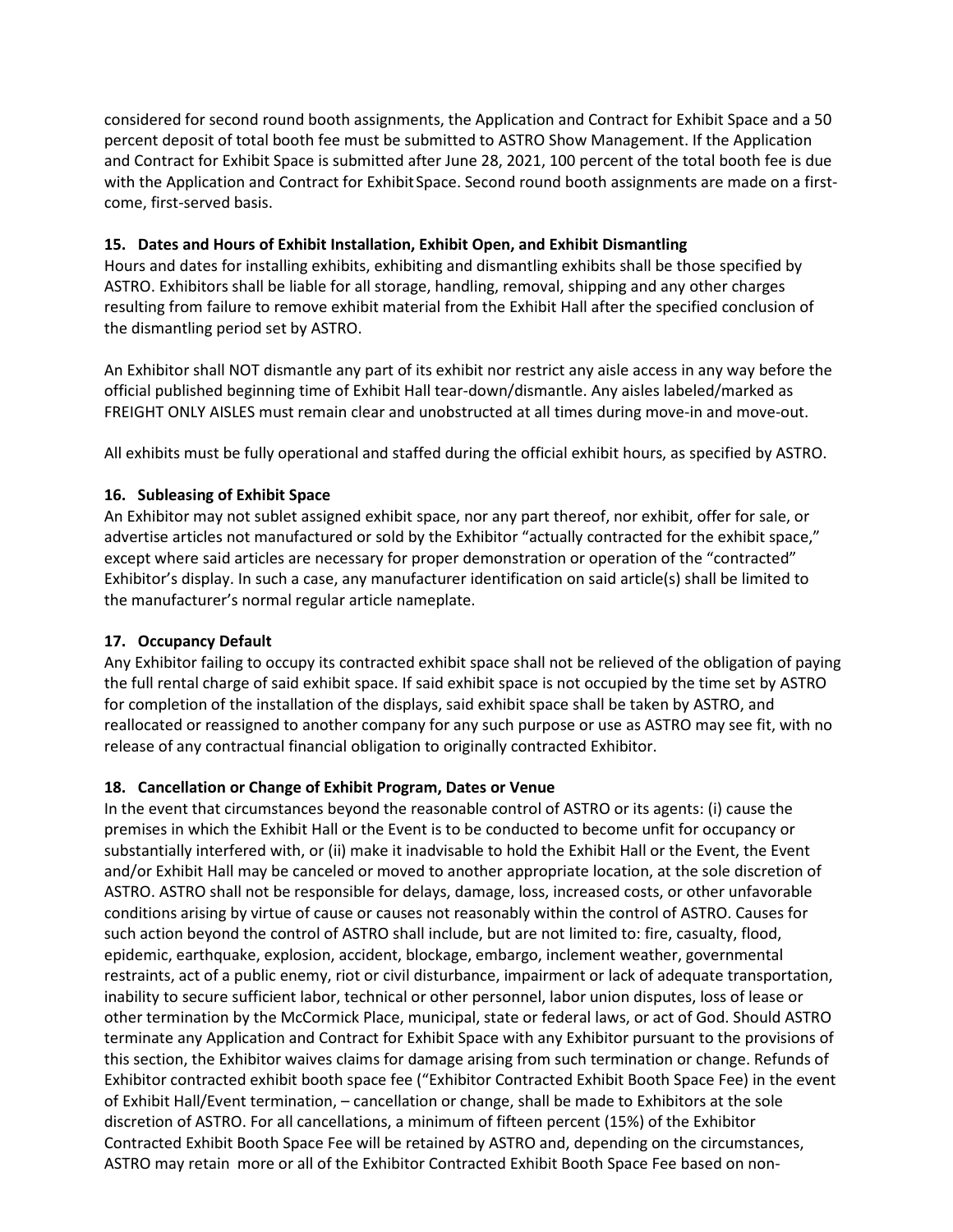reimbursable direct and/or indirect event costs or financial obligations incurred by ASTRO through the date of Exhibitors' notification of Exhibit Hall termination or cancellation or through the completion of Exhibit Hall termination or cancellation processes, whichever is later.

### **19. Schedule or Location Changes**

Exhibitor acknowledges and agrees that ASTRO Show Management reserves the right to change, increase or decrease Event hours, number of days, Event dates, Event location or Event name. Notwithstanding anything to the contrary in this Agreement, exhibitor acknowledges and agrees that if ASTRO Show Management elects to re-name, change, increase or decrease the Event hours, days, Event dates or Event location, Exhibitor shall not be entitled to and expressly disclaims any right or claim to the return of any portion of the Exhibitor Contracted Exhibit Booth Space Fee paid to ASTRO Show Management; provided that, if ASTRO Show Management relocates the Event to a different location than originally scheduled, ASTRO Show Management shall assign to Exhibitor, in lieu of the original exhibit space, such other exhibit space as ASTRO Show Management deems appropriate.

# **20. Cancellation by Exhibitor**

In the event of cancellation of Exhibit Booth Space by the Exhibitor, ASTRO shall determine a Cancellation Assessment Charge covering the reassignment of said space, prior services performed, and other damages related to said cancellation, according to the following Cancellation Assessment Charge schedule:

- By January 19, 2021: No exhibit booth space fee charged.
- January 20, 2021 June 27, 2021: 50 percent of the total exhibit booth space fee charged.
- On or after June 28, 2021: 100 percent of the total exhibit booth space fee charged.

ASTRO must receive notification of the Exhibit Booth Space cancellation by the Exhibitor in writing and sent via email to astroexhibits@spargoinc.com. Date said written cancellation notice is received by ASTRO will determine the Cancellation Date and the appropriate aforementioned Cancellation Assessment Charge(s). In the event of either a full or partial cancellation of exhibit booth space by an Exhibitor, ASTRO reserves the right to reassign canceled booth space, regardless of any Cancellation Assessment Charge. Subsequent reassignment of canceled space does not relieve the canceling Exhibitor of the obligation to pay the Cancellation Assessment Charge. Appropriate payment of any Cancellation Assessment Charge balance due must be received within 15 days of Cancellation Date as defined above.

### **21. Exhibitor Appointed Contractors**

An Exhibitor Appointed Contractor, hereinafter referred to as "EAC," is a company selected by the Exhibitor other than the "official" service contractors/providers listed in the Exhibitor Resource Center and for the Event. For purposes of these Rules, the term EAC shall also include any agent, employee, representative, etc., working on behalf of the EAC. It is the responsibility of Exhibitor as well as any of the Exhibitor's EACs to agree to and comply with all requirements and specifications in the Rules, 2021 Annual Meeting Exhibitor Appointed Contractor Rules and Regulations, Exhibitor Resource Center, hereinafter referred to collectively as "EAC Rules and Requirements." Should Exhibitor's EAC fail to comply with the EAC Rules and Requirements, EAC may be banned from the Exhibit Hall and Exhibitor may not be permitted to use EAC for the Event.

### **22. Waiver and Indemnification**

A. Exhibitor assumes responsibility for and agrees to make no claim of any nature whatsoever against ASTRO and/or SPARGO, Inc., and/or, their employees and/or designated representatives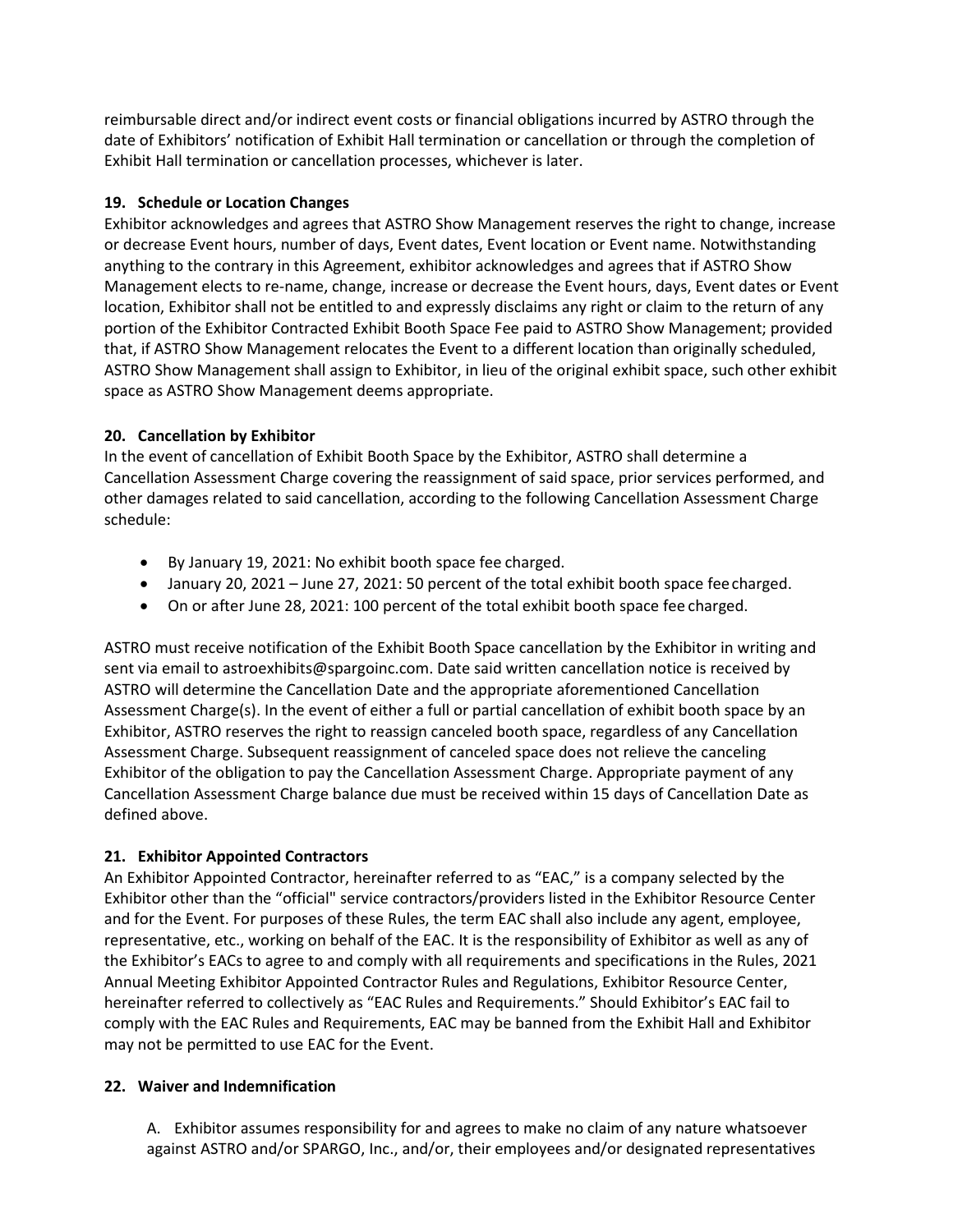("designated representatives" include but are not limited to agents, members, official contractors, Officers, and/or Board of Directors) arising out of or related to its presence at or use of Exhibit Hall premises and/or its participation in the Event, including, but not limited to: (i) loss or damage to any property of the Exhibitor by fire, theft, destruction, vandalism, or any other cause; (ii) any injury to the Exhibitor, its agents or employees by any cause; (iii) loss or damage to the Exhibitor's business by reason of contracted exhibit space location or the failure to provide the contracted exhibit space for the Event, or by any failure to hold the Event as scheduled; (iv) loss, damage or injury to the Exhibitor's business caused by fire, electrical service interruption or any other interruptive occurrence; and (v) all consequential commercial damages arising out of any aspect of these Rules. This waiver shall not include claims arising from the gross negligence or willful misconduct of ASTRO and/or SPARGO, Inc., and/or their employees and/or designated representatives acting within the scope of their employment or designated responsibilities, and caused by circumstances under the control of ASTRO and/or SPARGO, Inc., and/or their employees, and/or designated representatives.

B. The Exhibitor shall indemnify, defend and hold ASTRO and/or SPARGO, Inc., and/or the McCormick Place, SMG, Owner, Chicago Park District and their agents, trustees, officers, board members and employees and/or designated representatives ("designated representatives" include but are not limited to agents, members, Official Contractors, Officers, and/or Board of Directors) harmless from and against any and all claims, penalties, damages, losses, costs, charges and expenses whatsoever, including reasonable attorney's fees and costs, arising out of or related to Exhibitor's presence at the Exhibit Hall premises and/or its participation in the Event, including, but not limited to: (i) damage or injury to any person, persons, or property arising from or by reason of the occupation and use of the exhibit space; (ii) acts done or caused to be done by the Exhibitor, its agents, employees, guests, or invitees; (iii) any breach by the Exhibitor of its obligations hereunder; (iv) any loss, damage or destruction to property of the Exhibit Facilities caused by the Exhibitor, its agents, employees, guests, or invitees; and (v) any loss, theft, misappropriation or otherwise, or damage or destruction of any property of the Exhibitor or property of its guests or invitees brought into the exhibit areas.

C. Exhibitor hereby agrees to waive the right of subrogation by its insurance carriers to recover losses sustained under its insurance contract including but not limited to real and personal property.

D. The Exhibitor understands that neither ASTRO, SPARGO, Inc., and/or McCormick Place, SMG, Owner, Chicago Park District and their agents, trustees, officers, board members and employees and/or designated representatives ("designated representatives" include but are not limited to agents, members, Official Services Contractors, Officers, and/or Board of Directors) nor their contractors maintain insurance covering the Exhibitor's property, personnel and Event attendees, and it is the responsibility of the Exhibitor to obtain and maintain such adequate insurance at the Exhibitor's sole cost and expense.

### **23. Insurance Requirements**

**A. Exhibitor Insurance**. Exhibitor shall procure and maintain insurance against liability for injuries to persons or damage to property which may arise from Exhibitor's operations relating to the Event. The term for such insurance shall cover the full duration of the Event (Monday, October 18 – Thursday, October 28, 2021) hereinafter referred to as "Insurance Term." All property of Exhibitor is understood to remain under Exhibitor's custody and control in transit to, during the Event and from the confines of the Exhibit Hall area. The cost of such insurance shall be borne by Exhibitor and shall comply with all of the following requirements: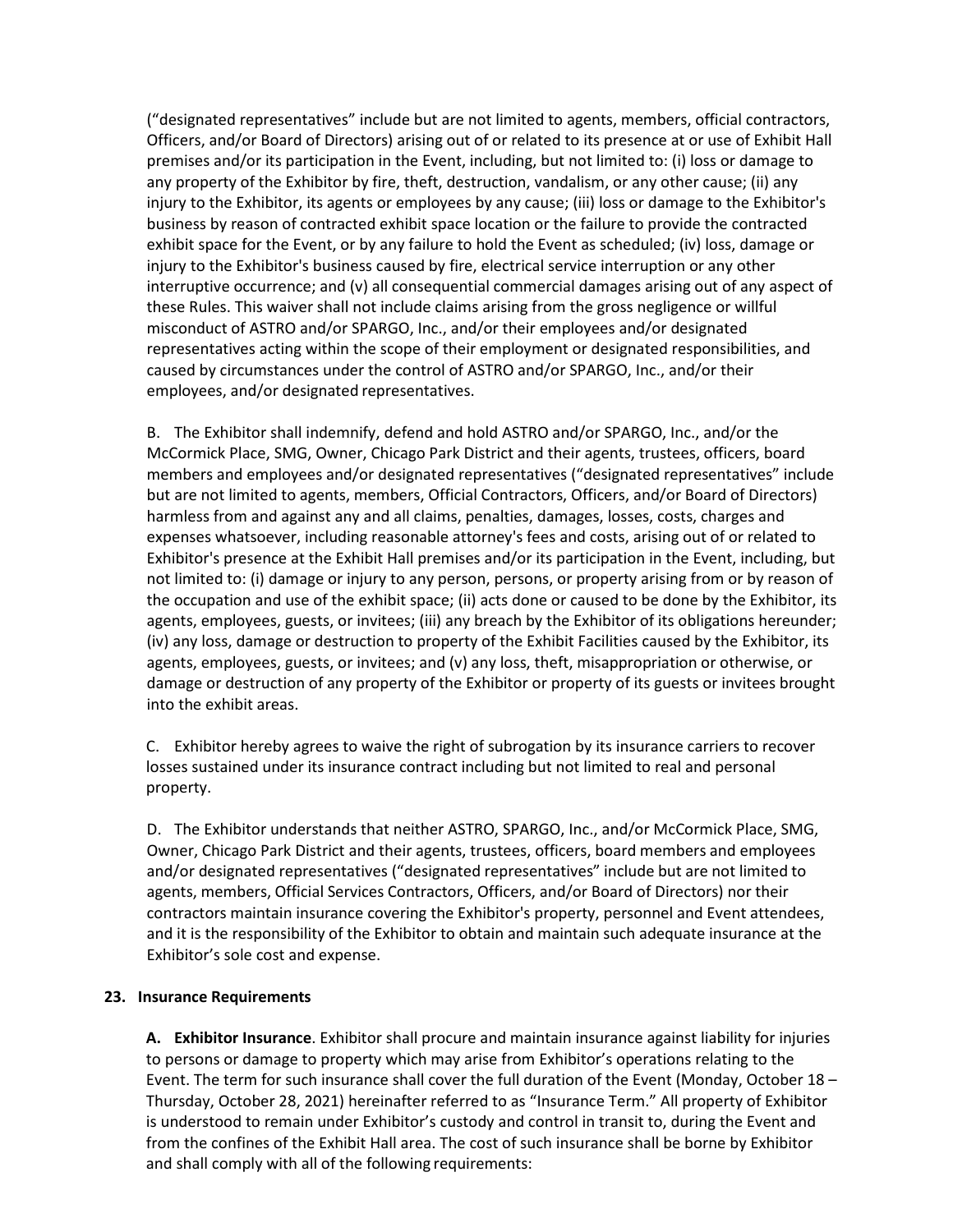#### **I. Commercial General Liability (CGL) Insurance.**

**a. Scope of Coverage and Limits**. Exhibitor's CGL policy shall provide coverage that is at least as broad as the coverage provided by ISO Form CG 00 01 12 04, written on an "occurrence" basis, with limits of no less than \$1,000,000 per occurrence/\$2,000,000 aggregate. Such CGL coverage must be maintained throughout the Insurance Term.

**b. Additional Insured Coverage**. ASTRO, SPARGO, Inc., McCormick Place, SMG, Owner, Chicago Park District and their agents, trustees, officers, board members and employees are to be covered as additional insureds on Exhibitor's CGL policy with respect to liability arising out of operations performed by or on behalf of Exhibitor in connection with the Event, including materials or equipment furnished in connection with such operations. Additional insured coverage shall be provided in the form of an endorsement to Exhibitor's CGL policy at least as broad as ISO Form CG 20 26 07 04. Such additional insured coverage must be maintained throughout the Insurance Term.

**c. Primary and Non-Contributory**. Exhibitor's CGL policy shall specify that it provides primary insurance to ASTRO, and that any insurance or selfinsurance maintained by ASTRO shall be excess of the Exhibitor's insurance and shall not contribute with it.

**d. Verification of Coverage**. At ASTRO's request, Exhibitor shall furnish ASTRO with an original certificate of insurance evidencing that Exhibitor has procured CGL coverage in accordance with the requirements set forth in these Rules. At ASTRO's request, Exhibitor shall also furnish ASTRO with an original amendatory endorsement adding ASTRO as additional insureds to Exhibitor's CGL policy, as required by these Rules. ASTRO's failure to request a certificate of insurance or amendatory endorsement required by these Rules shall not constitute a waiver of any obligations imposed upon Exhibitor by these Rules.

**e. Deductibles and Self-insured Retentions**. In the event that ASTRO is required to make a claim under Exhibitor's CGL policy as an additional insured, it shall be the sole obligation of Exhibitor, and not ASTRO, to satisfy any deductible or selfinsured retention.

**II. Workers Compensation and Employer's Liability** insurance for its employees and subcontractors which complies with all federal and state laws.

**III. Automobile Liability** insurance with a limit of not less than \$1,000,000 combined single limit – each accident.

**B. Exhibitor Appointed Contractor (EAC) Insurance**. Exhibitor shall require and verify that each of its EACs who will be performing operations for Exhibitor in connection with the Event procures insurance against liability for injuries to persons or damage to property which may arise from the EAC's operations relating to the Event and provide certification as required below. The term for such insurance shall cover the full duration of the Event (Monday, October 18, 2021 – Thursday, October 28, 2021), hereinafter referred to as the "Insurance Term." The cost of such insurance shall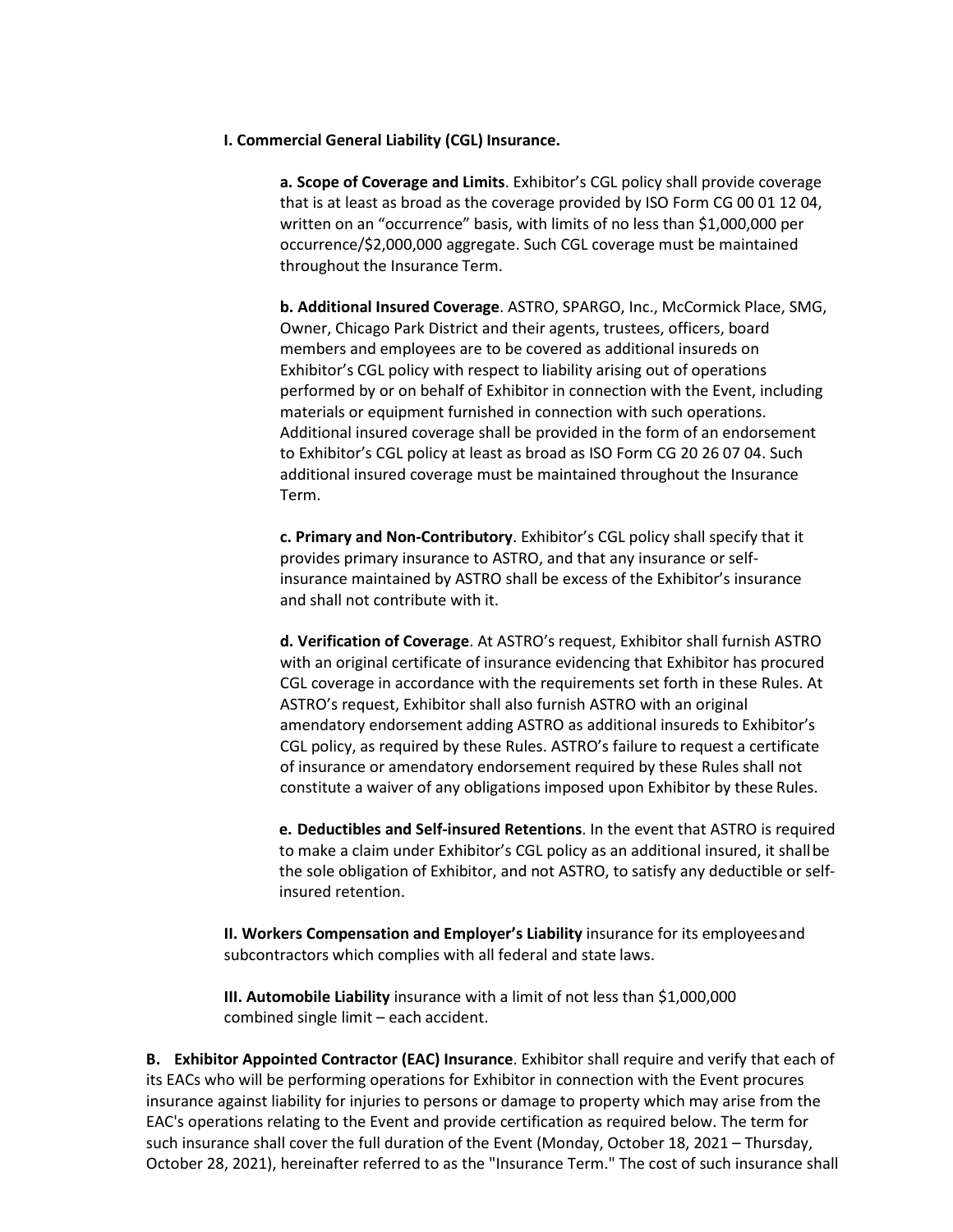be borne by the EAC or Exhibitor and shall comply with the following requirements:

### **I. Commercial General Liability (CGL) Insurance**:

**a. Scope of Coverage and Limits**. Each EAC's CGL policy shall provide coverage that is at least as broad as the coverage provided by ISO Form CG 00 01 07 04, written on an "occurrence" basis, with limits of no less than \$1,000,000 per occurrence; \$2,000,000 general aggregate; and \$2,000,000 products and completed operations aggregate. Such CGL coverage must be maintained throughout the Insurance Term.

### **b. Additional Insured Coverage**.

i. ASTRO, SPARGO, Inc., GES, McCormick Place, SMG, Owner, Chicago Park District and their agents, trustees, officers, board members and employees are to be covered as an additional insured on each EAC's CGL policy with respect to liability arising out of operations performed by or on behalf of the EAC in connection with the Event, including materials or equipment furnished in connection with such operations. Additional insured coverage shall be provided in the form of an endorsement to the EAC's CGL policy at least as broad as ISO Form CG 20 26 07 04. Such additional insured coverage must be maintained throughout the Insurance Term.

ii. In addition to including ASTRO, SPARGO, Inc., GES, McCormick Place, SMG, Owner, Chicago Park District and their agents, trustees, officers, board members and employees as additional insureds to its CGL policy, the EAC must also include as additional insureds all parties listed in the "Agreement and Rules and Regulations between GES and EAC" that is included in the Exhibitor Resource Center.

**c. Primary and Non-contributory**. Each policy required hereunder shall specify that it provides primary coverage to the additional insureds without contribution from any other source.

**d. Verification of Coverage**. Exhibitor shall furnish GES with original certificates of insurance evidencing that its EACs have procured all required coverage in accordance with the requirements set forth in these EAC Rules. Please upload certificate of insurance here: https://www.certfocus.com/expresso/. At ASTRO's request, Exhibitor shall also furnish ASTRO with original amendatory endorsements adding ASTRO as an additional insured to each EAC's CGL insurance policies, as required by these EAC Rules. ASTRO's failure to request a certificate of insurance or amendatory endorsement required by these EAC Rules shall not constitute a waiver of any obligations imposed upon Exhibitor or its EACs by these EAC Rules.

**e. Deductibles and Self-insured Retentions**. In the event that ASTRO is required to make a claim under an EAC's policy as an additional insured, it shall be the sole obligation of the EAC or the Exhibitor, and not ASTRO, to satisfy any deductible or self-insured retention.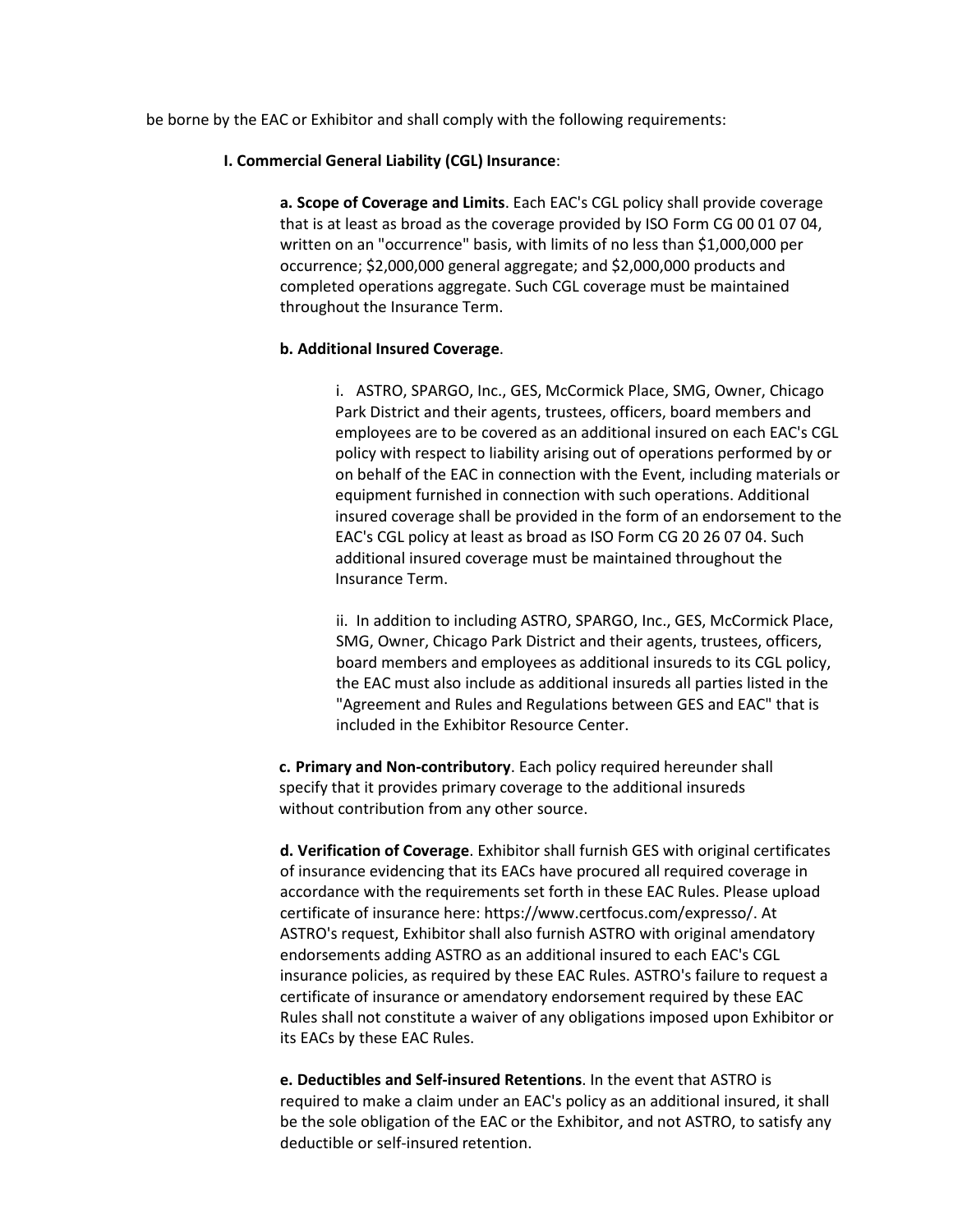**II. Umbrella/Excess Liability Insurance** with limits of not less than \$1,000,000 per occurrence and \$1,000,000 aggregate.

**III. Workers Compensation**, as required by law, and Employer's Liability Insurance with limits of not less than \$1,000,000 (per accident), \$1,000,000 (per disease); and \$1,000,000 (disease aggregate).

**IV. Automobile Liability** insurance with a limit of not less than \$1,000,000 combined single limit – each accident.

**V. Compliance with Insurance Requirements in Exhibitor Resource Center**. All EACs must comply with the insurance requirements described in the Exhibitor Resource Center, including the "Agreement and Rules and Regulations between GES and EAC.

**VI. Exhibitor Responsibility for EAC**. The failure of Exhibitor's EAC to comply with EAC Rules and Requirements to procure or maintain the insurance coverage for ASTRO or any other party that is required by the EAC Rules shall be considered to be a material breach of the EAC Rules by the Exhibitor. Furthermore, Exhibitor assumes full responsibility for and shall defend, indemnify and hold harmless ASTRO Show Management, including their officers, directors, employees and volunteers, for any claims, penalties, damages, losses, costs, charges and expenses whatsoever, including reasonable attorney's fees and costs, arising out of EAC's actions or omissions related to the Event or at the Premises for the Event that are not covered by the EAC or its insurance.

### **24. Installing, Exhibiting and Dismantling Labor Policy**

Exhibitors shall utilize proper authorized labor for exhibit installation services during move in, exhibit operation services during open hours, and exhibit dismantling services during move out according to the official policies/union agreements of ASTRO, Facility Management, Official Service Contractor, other Official Contractors, and all applicable state and local laws.

### **25. Damage to the McCormick Place**

An Exhibitor is liable for any damage caused by the Exhibitor, and/or their employees, and/or designated representatives ("designated representatives" to include but is not limited to EACs, agents, members, Official Contractors, Officers, and/or Board of Directors) to the McCormick Place, property, including but not limited to building floors, walls, or columns, or to facility-owned equipment, or to other Exhibitors' property.

An Exhibitor and/or their employees, and/or designated representatives may not apply paint, lacquer, adhesive, or other coatings to the McCormick Place, including but not limited to building floors, walls, or columns, or to facility-owned equipment, or to standard booth equipment or to another Exhibitors' property.

### **26. Floor Loading**

Under no circumstances may the weight of any equipment or exhibit material exceed the specified floor load limit of any exhibit area. Exhibitor accepts full and sole responsibility for injury or damage to property or persons resulting from failure, knowingly or otherwise, to distribute floor load of the exhibit material and products in conformity with the maximum floor load specifications of the McCormick Place.

### **27. Distribution of Food and Beverage**

All food/beverage items to be distributed from Exhibitor's booth must be approved by ASTRO Show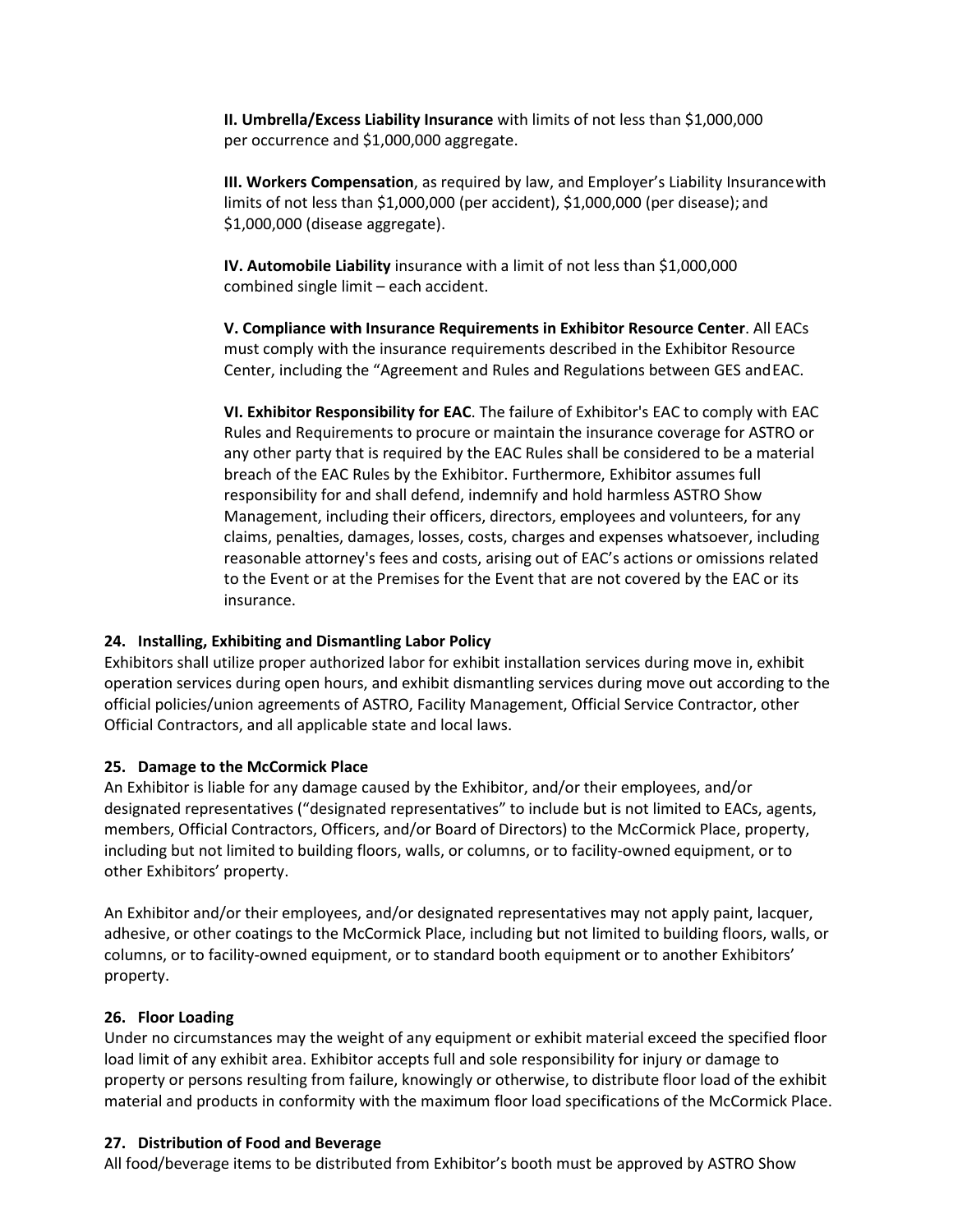Management in advance of the meeting. To request approval, Exhibitor must submit the giveaway request form via the online submission process in the Exhibitor Resource Center.

All booth catering must be purchased through the exclusive McCormick Place caterer. The distribution of popcorn, peanuts or any type of nuts is not permitted in the Exhibit Hall. Any Exhibitor distributing food and/or beverage from their booth is responsible for the proper maintenance of their booth and surrounding area and must order porter service through the Official Service Contractor. Trash left in the aisles as a result of an Exhibitor giveaway will result in the removal of the trash at the Exhibitor's expense.

### **28. Distribution of Giveaways**

In 2010, ASTRO signed on to the "Code for Interactions with Companies" that was drafted by the Council of Medical Specialty Societies (CMSS). This code draws upon on a number of existing codes including those developed by PhRMA, AdvaMed and the AMA and is designed to ensure that societies' interactions with companies are independent and transparent.

The CMSS Code states that societies may only permit exhibitor giveaways that are educational and modest in value (Section 5.4.2). ASTRO policy requires that all giveaways or items to be raffled by Exhibitors must be designed primarily for the education of patients or health care professionals and the value of giveaways or items to be raffled must not exceed \$10. By matching ASTRO's giveaway policies with the CMSS Code, it is our intent to place all Exhibitors on an even playing field and provide attendees with a meeting experience focused on education. ASTRO Show Management reserves the right to ask any Exhibitor to cease distributing items that do not meet our requirements.

All booth giveaways must be approved by ASTRO Show Management in advance of the meeting. To request approval, Exhibitor must submit a giveaway request via the online submission process in the Exhibitor Resource Center. Food and beverage items are considered to be a giveaway, and Exhibitor must submit such items for approval.

ASTRO may also, on a limited basis, grant Exhibitor requests for permission to have drawings or raffles for prizes. Any drawing or raffle must be conducted in compliance with all applicable laws and regulations and prizes must be consistent with the requirements for giveaways set forth above. Requests for permission to have drawings or raffles must be submitted via the online submission process in the Exhibitor Resource Center by August 16, 2021. If given permission, Exhibitor will warrant that it has complied with all applicable laws and regulations and provide copies of any applicable permits or licenses upon request.

Exhibitor acknowledges that by allowing the giveaway, drawing or raffle, ASTRO is not assuming responsibility for or indicating the legal compliance of the Exhibitor's giveaway, drawing or raffle and Exhibitor agrees to hold ASTRO and its directors, employees, volunteers and agents, harmless from any costs or expenses incurred resulting from Exhibitor's giveaway, drawing or raffle.

# **The following Exhibitor giveaway items are permitted in the Exhibit Hall so long as they do not exceed the \$10 value**:

Food and beverage items, pens, notepads, rulers, sticky notes, CDs and /or USB Sticks loaded with educational content, books, journals, publications, plastic bags that are 12" x 17" or smaller and hand sanitizer.

**The following Exhibitor giveaway items are NOT permitted in the Exhibit Hall:**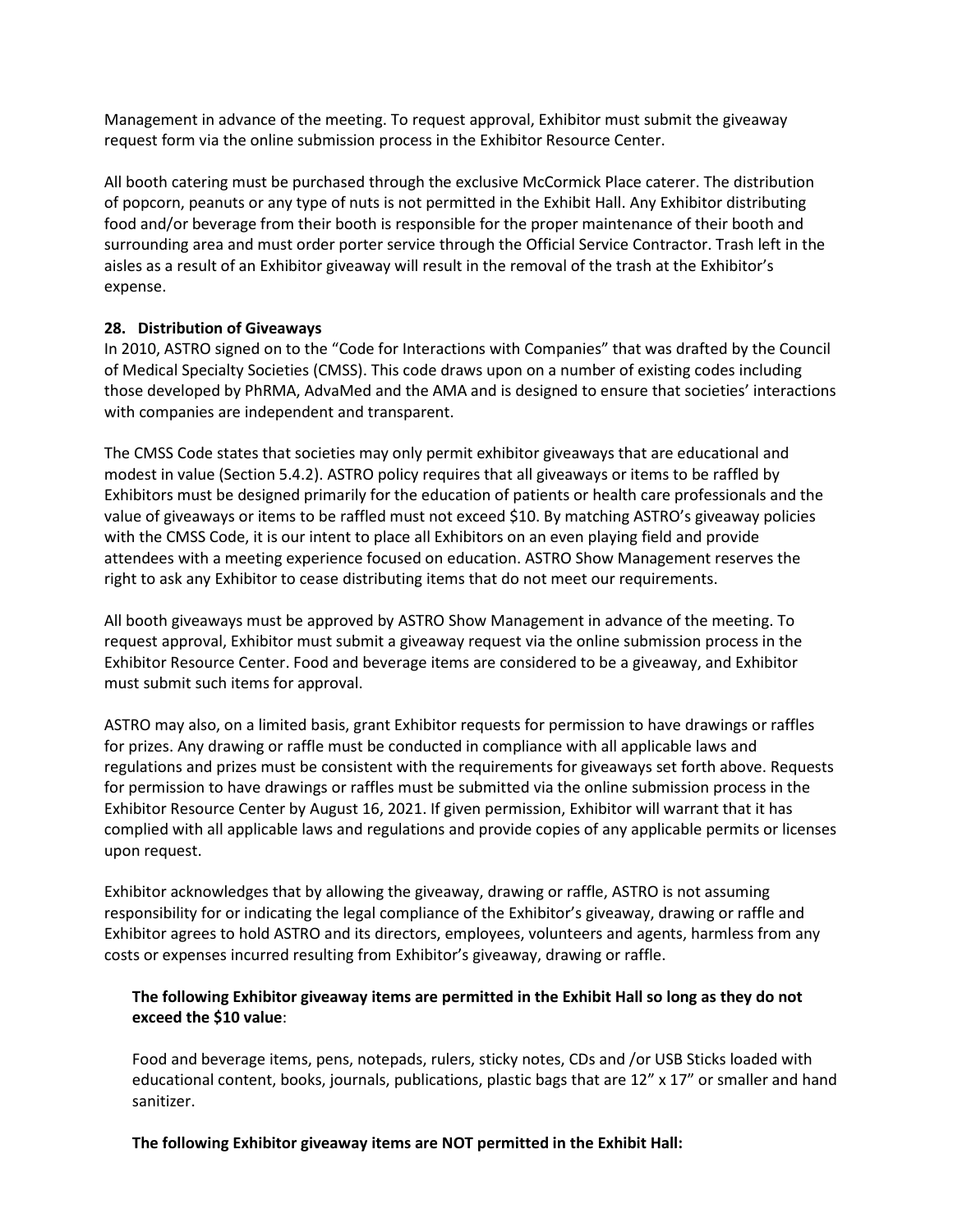Tote bags, golf/tennis balls, hats, t-shirts, music CDs, coupons for personal services such as massages, gift certificates, mugs, watches and prescription and non-prescription drugs.

While the CMSS Code does not specify to whether giveaways may have a corporate logo on them, a number of the other codes do restrict logo use on giveaways.

Each company is responsible for understanding and following the specific requirements of any code they have signed on to, the policies within the CMSS Code, the Physician Payments Sunshine/Open Payment Act and any other state and federal laws.

### **AdvaMed Code of Ethics on Interactions with Health Care Professionals** www.advamed.org

**American Medical Association (AMA) Ethical Opinion on Gifts to Physicians**  www.ama-assn.org/about-us/code-medical-ethics

**CMSS Code for Interactions with Companies** 

www.cmss.org

# **PhRMA Code on Interactions with Healthcare Professionals**

www.phrma.org

# **Physicians Payments Sunshine/Open Payment Act**

www.cms.gov/openpayments

# **29. Alcoholic Beverages**

The dispensing, distribution or use of alcoholic beverages in the Exhibit Hall by the Exhibitor, and/or their employees, and/or designated representatives ("designated representatives" to include but is not limited to agents, members, Official Service Contractors, Officers, and/or Board of Directors) is prohibited.

# **30. Flammable Materials**

No flammable fluids or materials of any nature, including decorative materials, use of which is prohibited by national, state, or city fire regulations, may be located in or used in any exhibit booth.

# **31. Flashing Lighting, Noise and Odors**

Flashing or glaring lights, noisily operating displays, and/or exhibits producing objectionable odors will not be permitted in the Exhibit Hall. Sound equipment may be used in the Exhibitor's booth provided that the noise level does not disrupt the activities of neighboring exhibitors. Exhibitors using audio systems should direct the sound into their booth and not toward the aisles or neighboring booths. Sound levels should not exceed 85 decibels. ASTRO shall have sole discretion in determining what is noisy, obstructive and/or objectionable and take such action as they deem appropriate.

# **32. Music**

Any Exhibitor using music for demonstration purposes must ensure that proper licensing fees have been paid to the appropriate agency, i.e., ASCAP, BMI, etc., by said Exhibitor. ASTRO is not responsible for any licensing fees for music played in Exhibitor's booth.

# **33. Obstruction of Aisles or other Exhibitors' Booth(s)**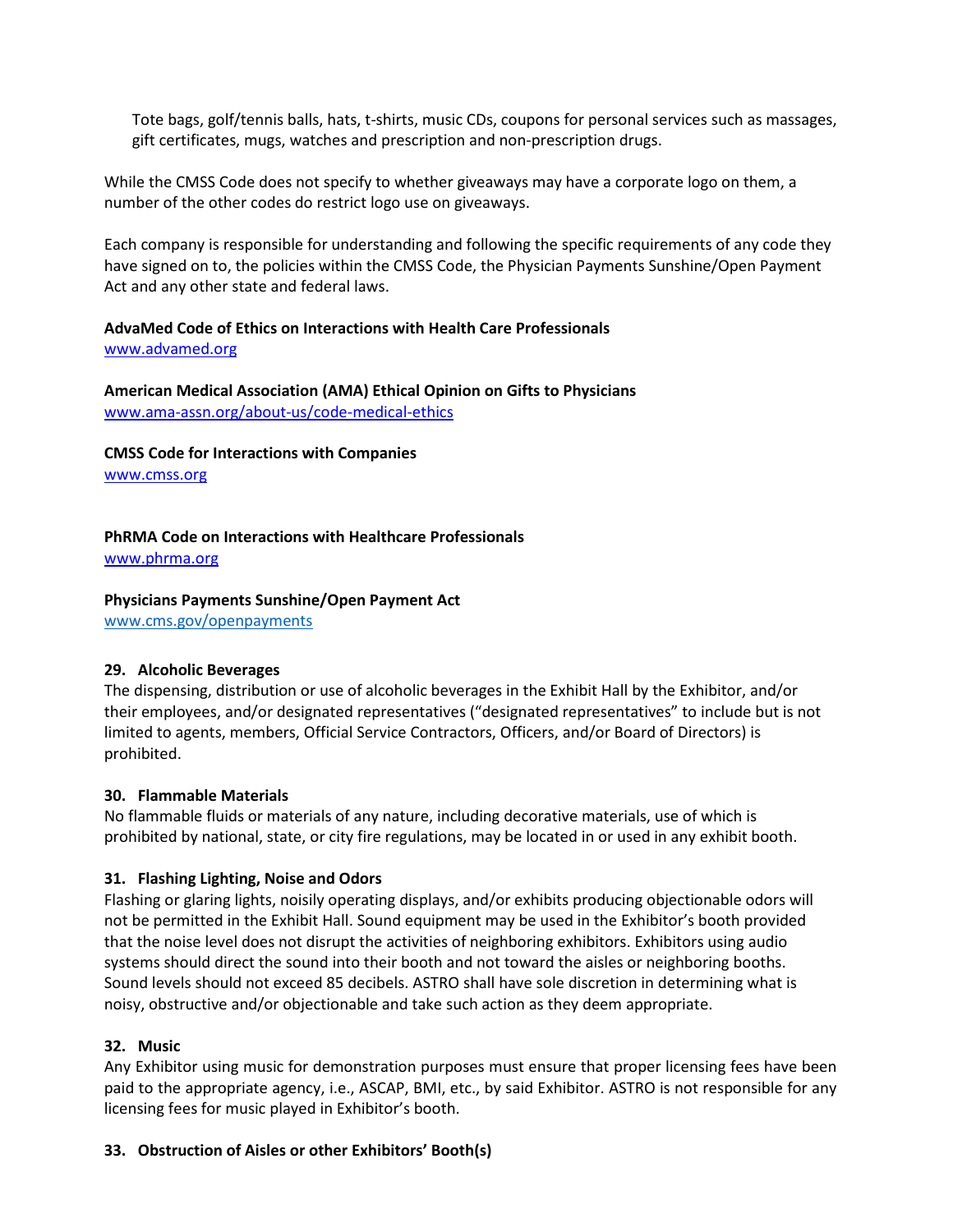Any demonstration or activity that results in excessive obstruction of aisles or prevents ready access to any other nearby or adjacent Exhibitor's booth shall be suspended by the Exhibitor totally or for any specific periods as specified solely at the discretion of ASTRO.

### **34. ASTRO Annual Meeting Admittance Policies**

Admittance policies to the Event and the Exhibit Hall shall remain, at all times, the prerogative of ASTRO, and may be revised or amended to suit unforeseen conditions as solely determined by ASTRO.

# **35. Exhibitor Booth Personnel Badging/Credentialing**

Exhibitor Booth Personnel are defined as full-time permanent employees of the "contracted" Exhibitor engaged in the actual display operation, demonstration, or promotion of the "contracted" Exhibitor's product or services within the Exhibitor's booth. Exhibitor Booth Personnel shall wear official "Exhibitor" identification furnished by ASTRO at all times while they are in the Exhibit Hall and at the Event. All other Exhibitor "temporary employees" and/or designated representatives ("designated representatives" to include but not limited to agents, members, certain Official Contractors, EAC contractor personnel, Officers, and/or Board of Directors) must register as Event attendees or as otherwise determined by ASTRO, unless other arrangements have been made with and approved in advance in writing by the ASTRO.

All Exhibits must have properly badged Exhibitor Booth Personnel present in the Exhibit Booth during the official Exhibit Hall hours.

ASTRO reserves the right to restrict or limit the number of Exhibitor Booth Personnel credentials issued and to determine if any "fees" are to be charged.

Exhibitor badges are not transferable. ASTRO reserves the right to confiscate any badge if it does not match the identification of the person with the badge or is not a valid ASTRO Event badge.

Each Exhibitor, whose exhibit space is paid in full, shall receive four (4) complimentary exhibit booth personnel badges for every 10 foot by 10 foot of purchased booth space. Additional booth personnel badges are available for purchase. Exhibitor badges will not be issued until all financial obligations have been met.

Due to reduced seating capacities in session rooms as a result of social distancing, exhibitors may attend educational sessions (excluding ticketed events that require separate registration) on a space-available basis and use the standing areas around the perimeter of session rooms in instances where there is limited seating capacity. Please note that Exhibitor registration does not include continuing medical education credits for sessions attended or the registration materials. If an exhibitor would like to receive continuing medical education credits and the registration materials, they must register as a Full Conference attendee.

New this year, Exhibitor registration will include complimentary access to ASTRO Digital XP that will be available online. There will be no continuing medical credits offered with this complimentary Digital XP access. If an exhibitor would like to receive continuing medical education credits for Digital XP sessions attended, they must pay the Digital XP registration fee.

Additional information and requirements regarding Exhibitor registration are included in the **Exhibitor** Booth Personnel Registration Policies and Procedures.

### **36. Exhibitor Housing**

Only Exhibitors who have submitted an Application and Contract for Exhibit Space and have received an assigned booth number are eligible to create an Exhibitor Room Block via the ASTRO Housing Center. An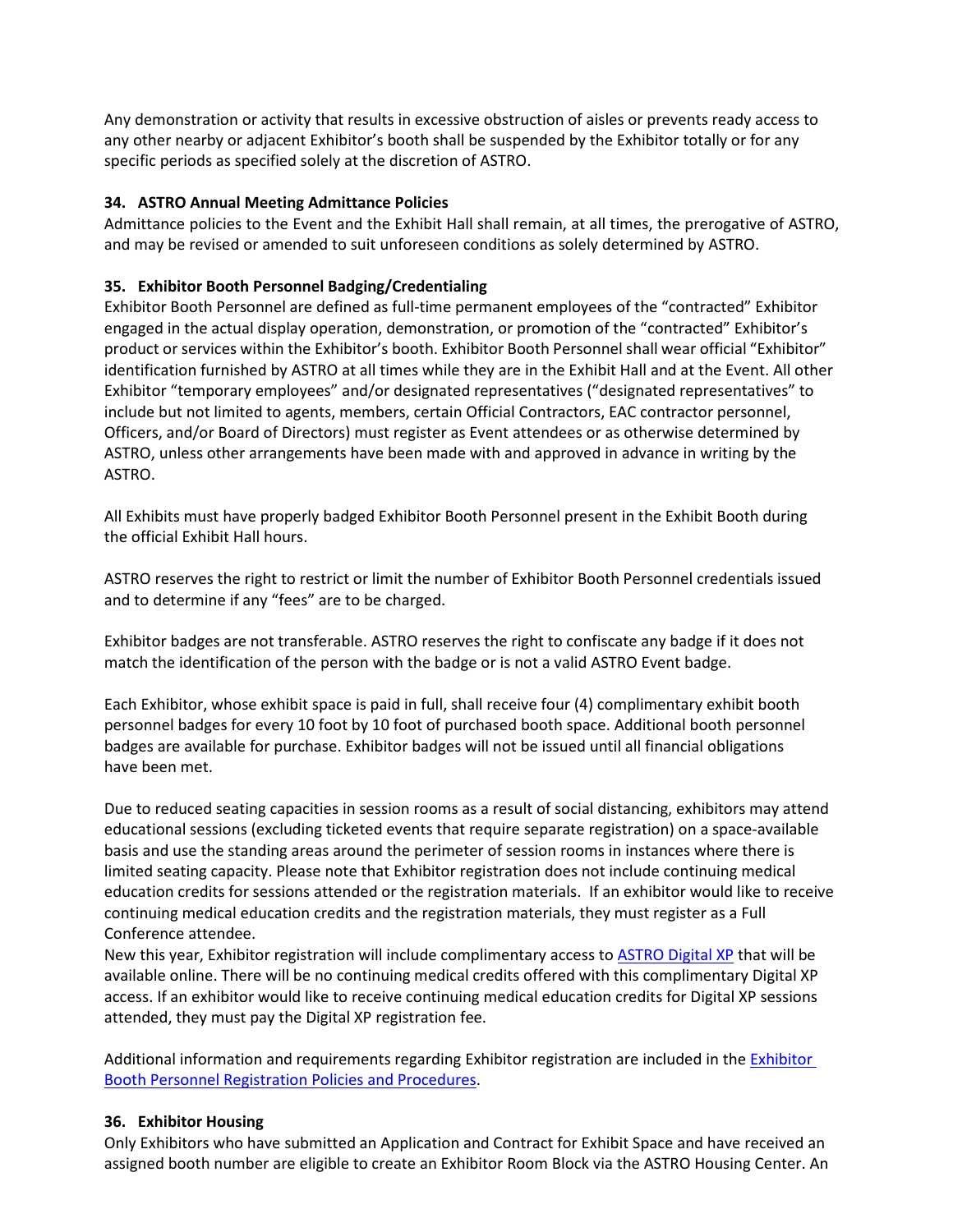Exhibitor who creates an Exhibitor Room Block for the 2021 ASTRO Annual Meeting agrees to comply with the Rules and the terms set forth in the 2021 ASTRO Annual Meeting Exhibitor Room Block Terms and Conditions, herein referred to as "Exhibitor Housing Terms," available online at www.astro.org/exhibitorhousing. Further, the creation of an Exhibitor Room Block constitutes a legal binding contract between the Exhibitor and ASTRO and enforceable in accordance with its terms. ASTRO reserves the right to limit the number of rooms allocated to a company and amend/deny an Exhibitor Room Block.

### **37. Photography, Videotaping and Recording**

All photographing, filming, taping, recording, reproducing, imaging or capturing in any medium now known or hereafter devised, including via the use of tripod-based equipment or mobile devices, hereinafter referred to as "Capturing," of the 2021 ASTRO Annual Meeting or content, material, presentation, attendees or exhibitors, Exhibit Hall or exhibits, including any display or equipment, is prohibited, except as allowed with the written consent of ASTRO. Capturing of education or scientific sessions and any of the programs and/or posters presented at the 2021 ASTRO Annual Meeting is strictly prohibited.

### **Exhibitor Photography and Videography**

Exhibiting companies planning on conducting photography/videography within their booth are required to adhere to the following rules:

- All Capturing is restricted to the confines of each exhibitor's booth and must not interfere with setup, event activities or teardown. No other vendor logos or equipment, nor the ASTRO logo, may be visible in any Capturing.
- Press conferences by exhibitors on the Exhibit Hall floor are prohibited. No press conferences may be scheduled at hotels or other locations away from the meeting during the official Annual Meeting hours of 6:30 a.m. – 6:00 p.m., Sunday, October 24, 2021 – Wednesday, October 27, 2021. Organizations planning off‐site media activities are encouraged to coordinate with ASTRO's Press Office to ensure they do not conflict with ASTRO-sponsored activities.
- Approved Capturing times are as follows: Sunday, October 24, 2021: 7:00 a.m. - 10:00 a.m. and 5:00 p.m. - 6:00 p.m. Monday, October 25, 2021: 8:00 a.m. - 10:00 a.m. and 5:00 p.m. - 6:00 p.m. Tuesday, October 26, 2021: 8:00 a.m. - 10:00 a.m.

### **Candid Exhibitor Photography/Videography by Exhibitor or Official Show Photographer**

Exhibitors may conduct limited photography and videography without the use of lighting, a tripod and/or other professional photography/videography equipment of their booth and products within their contracted exhibit space. Each Exhibitor has control over the space it has rented and may prevent those considered its competitors from gaining access to, photographing, videotaping or otherwise mechanically recording its exhibit or presentations. Candid photos and videos may only be taken during show hours.

Exhibitor shall ensure that it obtains consent from any person captured in any booth Capturing. Exhibitor releases ASTRO and SPARGO, Inc., and their employees and/or designated representatives from any claims or liability related to or arising from such Capturing. Exhibitor shall indemnify, defend and hold ASTRO and/or SPARGO, Inc., and/or their employees or designated representatives harmless from and against any and all claims, penalties, damages,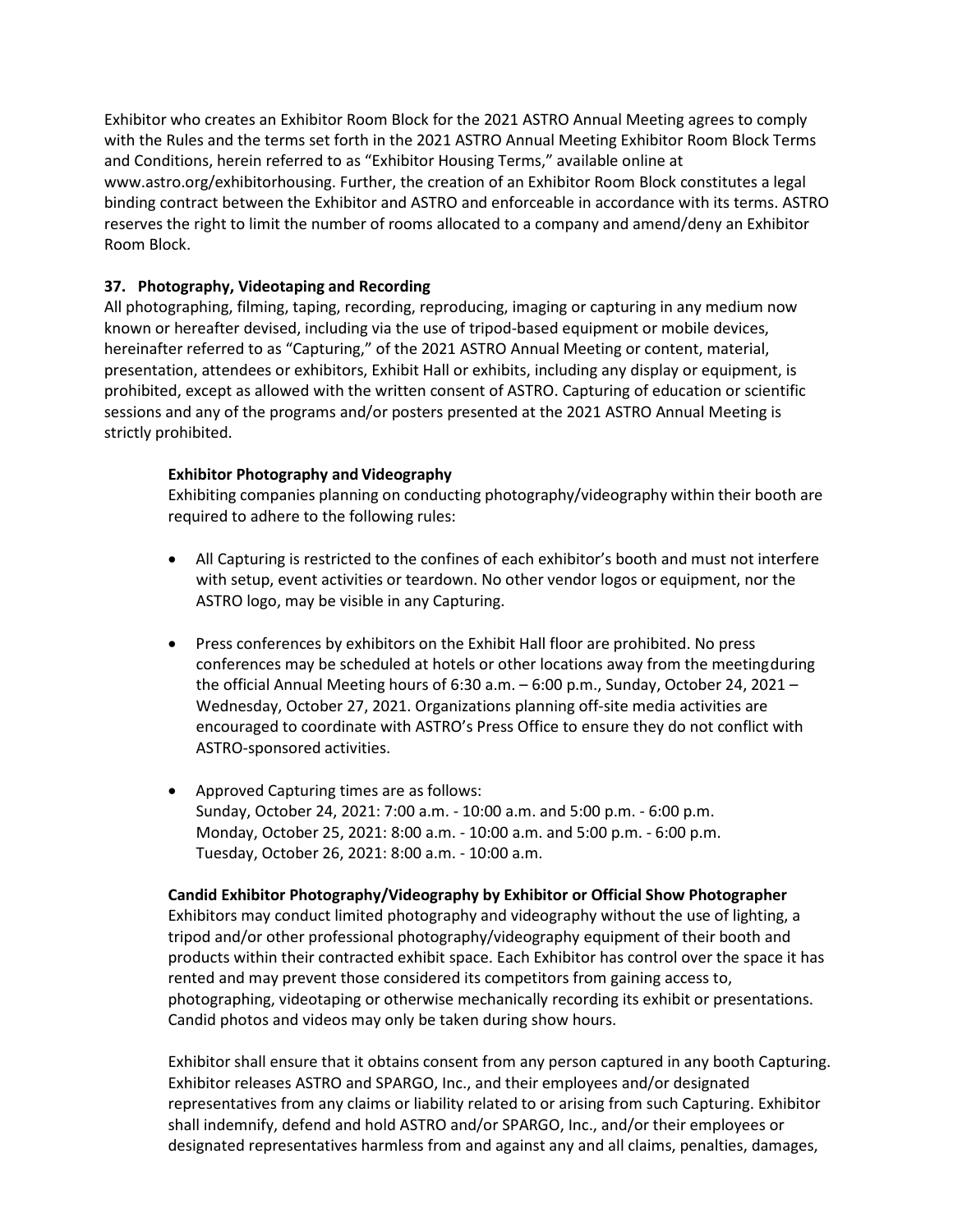losses, costs, charges and expenses whatsoever, including reasonable attorney's fees and costs, relating to or arising from the Capturing. Exhibitor hereby agrees to waive the right of subrogation by its insurance carriers to recover losses sustained under its insurance contract including but not limited to real and personal property. Exhibitor expressly assumes responsibility for all entities and individuals involved in the Capturing and require them to comply with the terms and conditions of these Photography, Videotaping and Recording rules.

### **Professional Photography/Videography by Non-official Contractor**

Exhibitors who would like to use their own professional photographer/videographer for Capturing must also comply with the rules, policies and procedures for an Exhibitor Appointed Contractor (EAC) that are included in the online Exhibitor Resource Center. In addition, exhibitor and the photography/videography crew must each sign the Request/Waiver/Indemnification for Promotional Activity within Exhibitor's Booth form and submit via the online submission process by September 13, 2021.

### **Penalties for Unauthorized Capture**

In addition to the terms set forth in Section 48 of the Rules, ASTRO reserves the right to take any and all of the following actions for unauthorized capture or other violations of ASTRO's policy: (a) confiscation of film or digital disk/storage device, camera or other Capture device, or both, (b) limit Exhibitor or participant's registration options at future ASTRO events and/or loss of priority points earned in 2021 (c) restrict media crews who violate the Rules from future participation at ASTRO events, and/or (d) expulsion from the Exhibit Hall and/or removal from the Event.

# **38. Entertainment**

The use of live music, dancers or mimes or other entertainment similar in nature is not permitted in the Exhibit Hall. Models that are professional in nature may be used for demonstration purposes within an exhibit but may not leave that individual Exhibitor's booth space parameters to drive traffic to the booth and/or pass out information or take "polls."

# **39. Advertising, Marketing, Promotional Activities and Distribution of Printed Material**

Advertising, marketing, promotional activities, signage and the distribution of product promotion material, product specific advertisement and other types of exhibitor collateral is strictly limited to within the Exhibitor's booth in the Exhibit Hall. Advertising, marketing, signage, promotional activities and/or materials may not be displayed or distributed within a 15 mile radius of the McCormick Place, including but not limited to meeting rooms and public areas at the McCormick Place (excluding advertising and promotional support opportunities secured and approved directly via ASTRO), in or around the vicinity of the McCormick Place, at the airport, in or around the vicinity of any official ASTRO hotels and along any path where attendees may walk or ASTRO shuttles may pass on their way to the McCormick Place. Violation may result in expulsion from the Exhibit Hall, loss of all priority points earned in 2021 and the Exhibitor may be prohibited from participating in future ASTRO events.

### **40. ASTRO Logo Use**

The name American Society for Radiation Oncology, the acronym ASTRO and the ASTRO logo are registered trademarks of the American Society for Radiation Oncology. Use of the aforementioned in conjunction with promotional materials, advertisements, email marketing, company websites, endorsements, statements, contests and/or awards is strictly prohibited. In addition, Exhibitor is not permitted to use the name American Society for Radiation Oncology or the acronym ASTRO in a company website address, email signature/tag line, etc.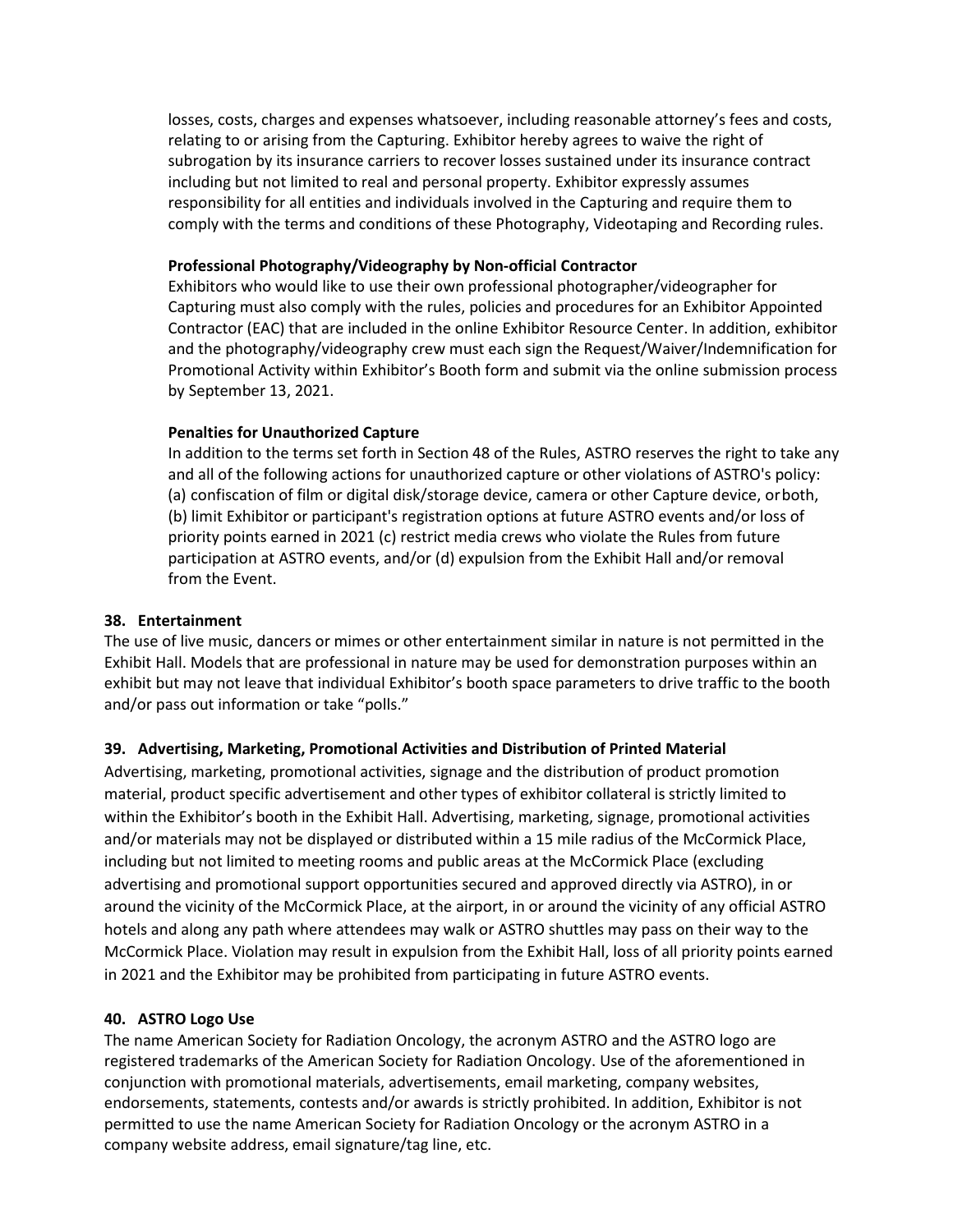### **41. ASTRO Annual Meeting Show Logo**

Exhibitors may be able to use the ASTRO Annual Meeting show logo provided that advance written permission is received from ASTRO. Exhibitors who would like to use the ASTRO Annual Meeting Show logo or have questions regarding ASTRO's logo usage policy must contact permissions@astro.org.

### **42. Access to Preshow and Postshow Attendee Lists**

Access to the preshow and/or postshow attendee lists is limited to confirmed (paid in full) Exhibitors who are not membership based organizations. Exhibitors who would like to use the preshow and/or postshow attendee lists must complete the necessary list request forms and agree to the license agreement terms. All preshow and postshow attendee list requests must be approved by ASTRO. Exhibitors requesting access to the preshow and/or postshow attendee list must furnish a sample of the printed material to be mailed. All samples are subject to ASTRO's approval and must follow ASTRO's logo usage policy as indicated in Section 39 of these Rules. ASTRO reserves the right to restrict or deny access to the preshow and/or postshow attendee lists to any Exhibitor for any reason at any time.

### **43. Lead Retrieval Collected Information Usage**

In order to assist Exhibitors with the collection of sales leads generated from their participation in the Exhibit Hall, ASTRO has contracted with SPARGO, Inc. to provide lead generation services that will allow attendees to swipe the chip embedded in their badge to provide their contact information. The information provided includes registration number, registration type, name, professional suffix, title, company, address, phone, occupation, professional activity, practice location, primary employer, disease sites and email address if authorized ("Lead Retrieval Data").

Exhibitors who elect to rent a lead retrieval system from SPARGO, Inc. understand and agree: (i) that the rental of this system and the collection of Lead Retrieval Data is for the sole purpose of collecting sales leads acquired during Exhibitor's participation in the Exhibit Hall, (ii) Exhibitor is the only entity permitted to utilize any of this Lead Retrieval Data , (iii) Exhibitor will use the Lead Retrieval Data solely for the purposes of facilitating sales leads generated from the Exhibit Hall and improvements in its customer service, (iv) Exhibitor will not sell, rent, duplicate, disclose, disseminate, transfer, or otherwise communicate this Lead Retrieval Data and (v) Exhibitor will prevent duplication, dissemination, transfer or reproduction of the Lead Retrieval Data collected, in any form whatsoever, to any other business, entity or third party. If unauthorized use is detected, Exhibitor understands that Exhibitor will be prosecuted to the full extent of the law.

Exhibitor agrees to ensure that it, and all employees or other affiliated parties, comply with the terms of these Rules, all applicable laws, including Privacy Laws and commercial communication and marketing laws, and industry standards, in connection with the use and security of the Lead Retrieval Data. Exhibitor will fulfill data access and deletion requests as required by law. ASTRO specifically requires that each Exhibitor that obtains attendee email addresses must include a link to unsubscribe to future emails, and for phone numbers, a method to accomplish "do not call." Exhibitor expressly consents to an injunction in the event of breach or dispute concerning these provisions and to the exclusive jurisdiction of the federal and state courts in Arlington County, Virginia. Exhibitor agrees to indemnify ASTRO and pay reasonable attorney's fees incurred by ASTRO as a result of any breach of this provision.

# **44. Non-Compete Events**

Exhibitor agrees not to promote or hold any "events" or "gatherings" of "potential or actual attendees" of the Event in competition with and/or during the official ASTRO Annual Meeting "open hours" as follows: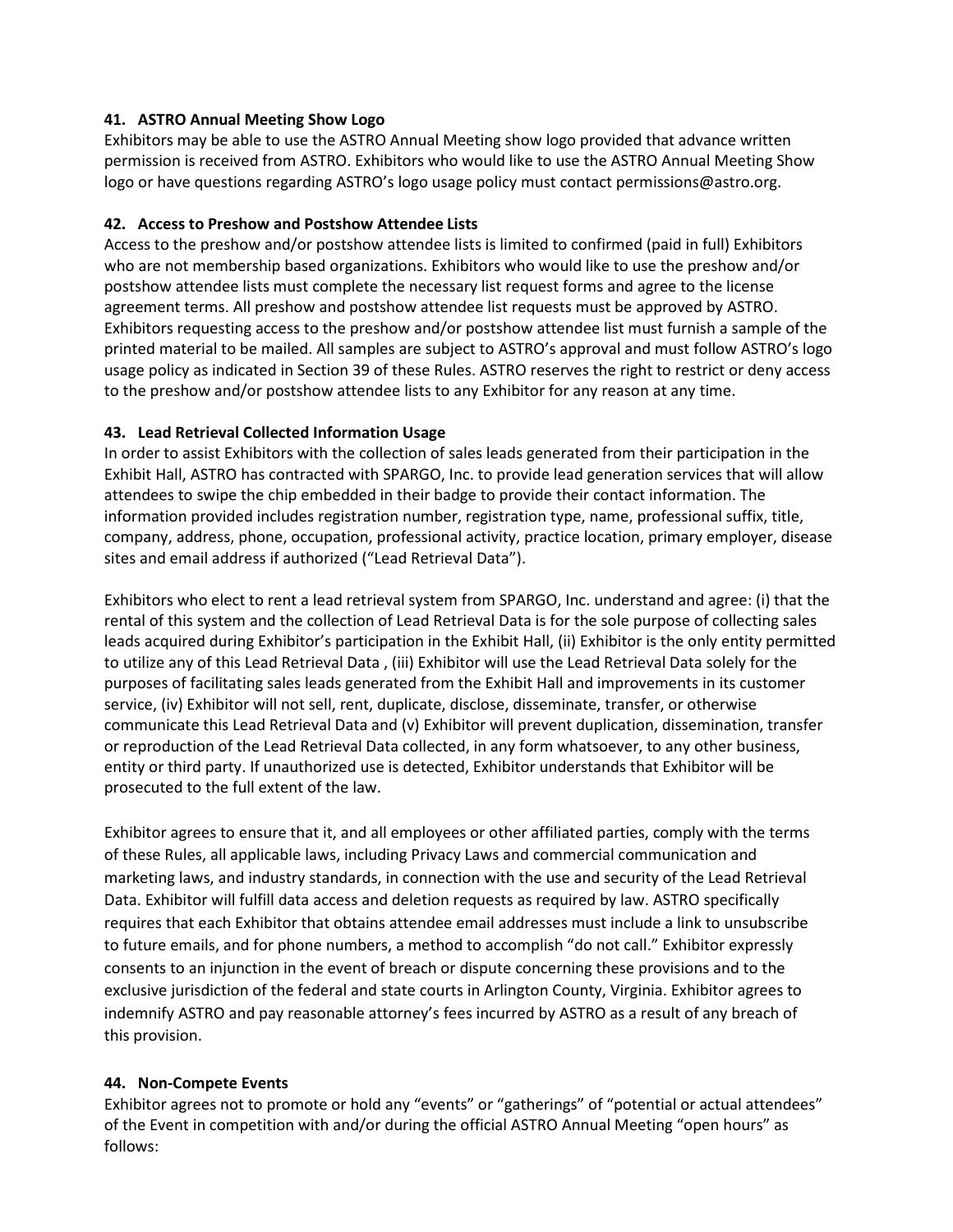- Sunday, October 24, 2021: 6:45 a.m. 6:15 p.m.
- Monday, October 25, 2021: 8:00 a.m. 6:30 p.m.
- $\bullet$  Tuesday, October 26, 2021: 8:00 a.m.  $-5:30$  p.m.
- Wednesday, October 27, 2021: 8:00 a.m. 5:15 p.m.

Exhibitors wishing to host a function in conjunction with the Event must first obtain approval. To obtain approval, Exhibitor must submit the Affiliate Meeting/Event Approval and Space Request online and pay any processing fees for consideration. For more information, please contact the ASTRO Meetings Department at meetings@astro.org.

# **45. Waiver of Rights**

Any rights of ASTRO under these Rules shall not be deemed waived in any manner except as specifically waived in writing and signed by an authorized officer of ASTRO.

# **46. Relocation of Exhibits (totally or individually) and other Floor Plan Revisions**

ASTRO retains the exclusive right to revise the Exhibit Hall floor plan(s) and/or relocate any assigned Exhibitors as necessary for the betterment of the Event as determined solely by ASTRO. Exhibitors who change the size of their exhibit space are not guaranteed the originally assigned location and may be subject to relocation. While every effort will be made to ensure that Exhibitor has the best booth space possible, ASTRO does not guarantee that Exhibitor will not be placed next to a competitor exhibitor.

### **47. Federal, State and Local Regulations**

### **Fire Regulations**

All ASTRO exhibitors must adhere to all guidelines set by the McCormick Place fire prevention and safety regulations. Please contact ASTRO Show Management for more information.

### **Fire Marshal**

Exhibitors, Official Service Contractors, EACs and ASTRO Show Management must comply with all federal, state and local fire and building codes that apply to public assembly facilities. Depending on the type of event, show schedule, the number of attendees or use of pyrotechnics, some events may be required to have additional standby fire personnel on duty during show hours at ASTRO Show Management's expense. Special event permits for exhibits, tents, lasers, open lame, pyro or special requests are required and will be reviewed by the Fire Marshal. Contact ASTRO Show Management for these permit applications.

The McCormick Place Fire Marshal's Office and the Chicago Fire Department reserve the right to make any final decisions regarding the outlined requirements. Prior to the show opening, the Fire Marshal may inspect booths to ensure these requirements are met. If they are not, adjustments can be costly, and if a booth imposes a significant fire hazard, it will be prohibited from exhibiting.

### **Gas Cylinders**

All gas cylinders must be securely fastened to a carriage or to a fixed location at all times and may be subject to Fire Marshal review.

### **Vehicles on Display**

Vehicles on display must adhere to the rules of the McCormick Place and Chicago Fire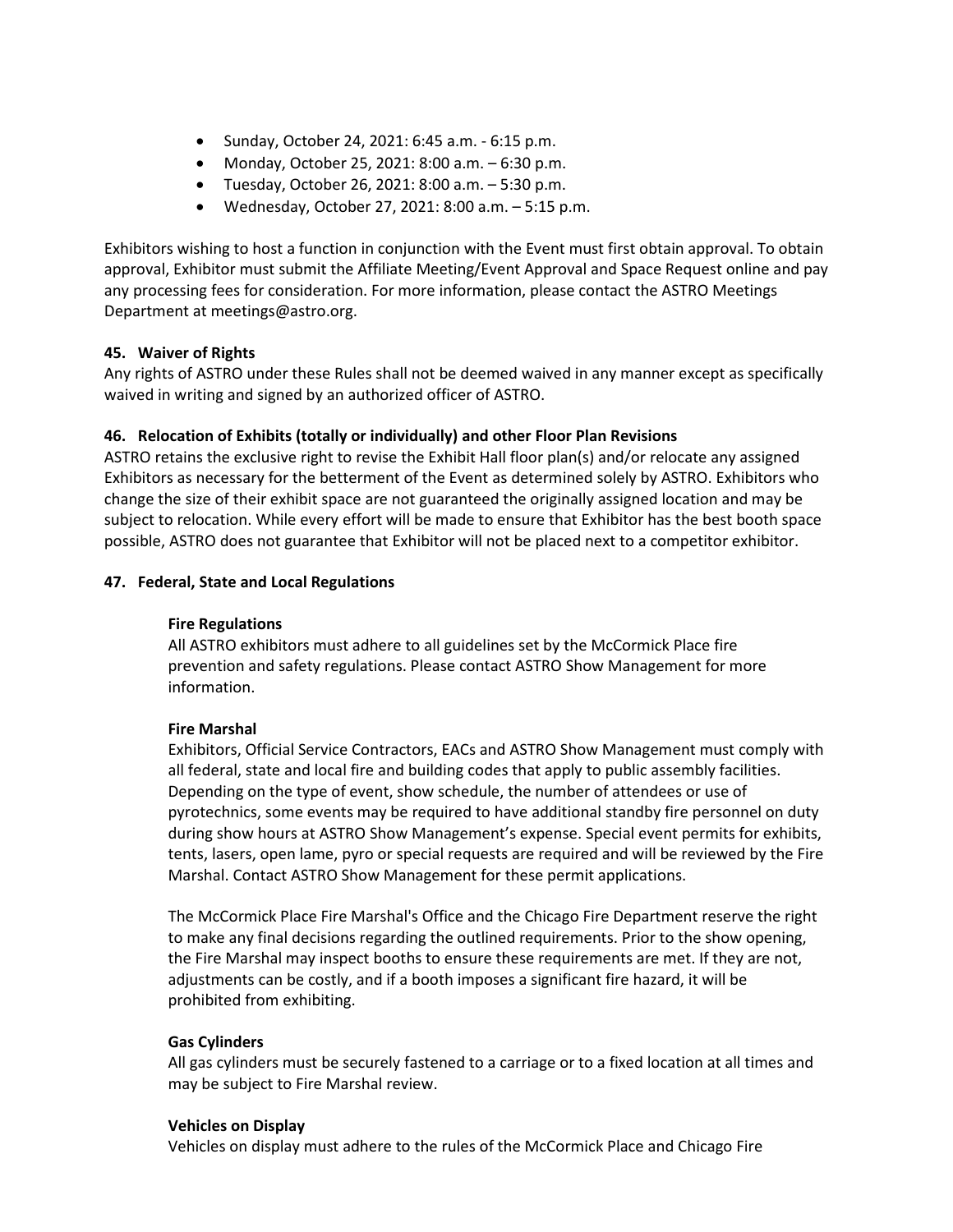Department.

### **Food and Drug Administration (FDA) Compliance**

Any medical device, pharmaceutical or other type of medical product exhibited must comply with all applicable FDA laws and regulations, including, without limitation:

1. FDA's restrictions on the promotion of investigational and non‐approved drugs and Devices

2. FDA's prohibition on the promotion of approved drugs and devices for unapproved uses

Exhibitors who have questions regarding medical product promotion should contact the FDA at 301‐443‐1544. Each Exhibitor is solely responsible for compliance with the FDA rules and regulations, which can be found on the FDA website.

### **Americans with Disabilities Act ‐ ADA**

The McCormick Place is in compliance with the ADA regulations. Exhibiting companies are responsible for compliance with the ADA within their exhibit. Failure to comply with the ADA is a serious matter and may involve litigation or fines.

### **48. Amendment and Additions to Rules**

Any matters not specifically covered by the Rules shall be subject solely to the decision of ASTRO. ASTRO may, at any time, amend or add further rules and regulations to these existing Rules, and all amendments and/or additions made shall be binding on all Exhibitors equally along with the foregoing Rules.

# **49. Violation of Rules and Regulations**

Should Exhibitor violate any provision in these Rules, ASTRO Show Management may take a variety of responses, including but not limited to these listed below, with the response intended to match the urgency and harm of the violation:

- 1. ASTRO Show Management will give a verbal warning and ask Exhibitor to immediately cease action that is not in compliance with the Rules.
- 2. Exhibitor will incur a 250 priority point deduction that will be applied to Exhibitor's 2021 Annual Meeting booth selection process.
- 3. Exhibitor will be subject to forfeiture of all priority points and may be prohibited from participating in future ASTRO events.

In addition, ASTRO reserves the right to expel an Exhibitor from the Exhibit Hall and/or Event without refund of any fees for actions or omissions that violates the Rules, as determined solely by ASTRO. The response for urgent violations, aggravated violations or violations with potential for irreparable harm, will be subject to any action deemed necessary by ASTRO in its sole discretion.

# **49. Agreement to Rules and Regulations**

The Exhibitor, for himself or itself, his or its full time employees, or "designated representatives" ("designated representatives" to include but is not limited to agents, part time personnel, certain Official Contractors, EAC contractor personnel, Officers, and/or Board of Directors), agrees to abide by the foregoing Rules and those requirements and specifications provided in the Exhibitor Prospectus, the Exhibitor Resource Center, the Exhibitor Service Manual and by any amendments and additional rules